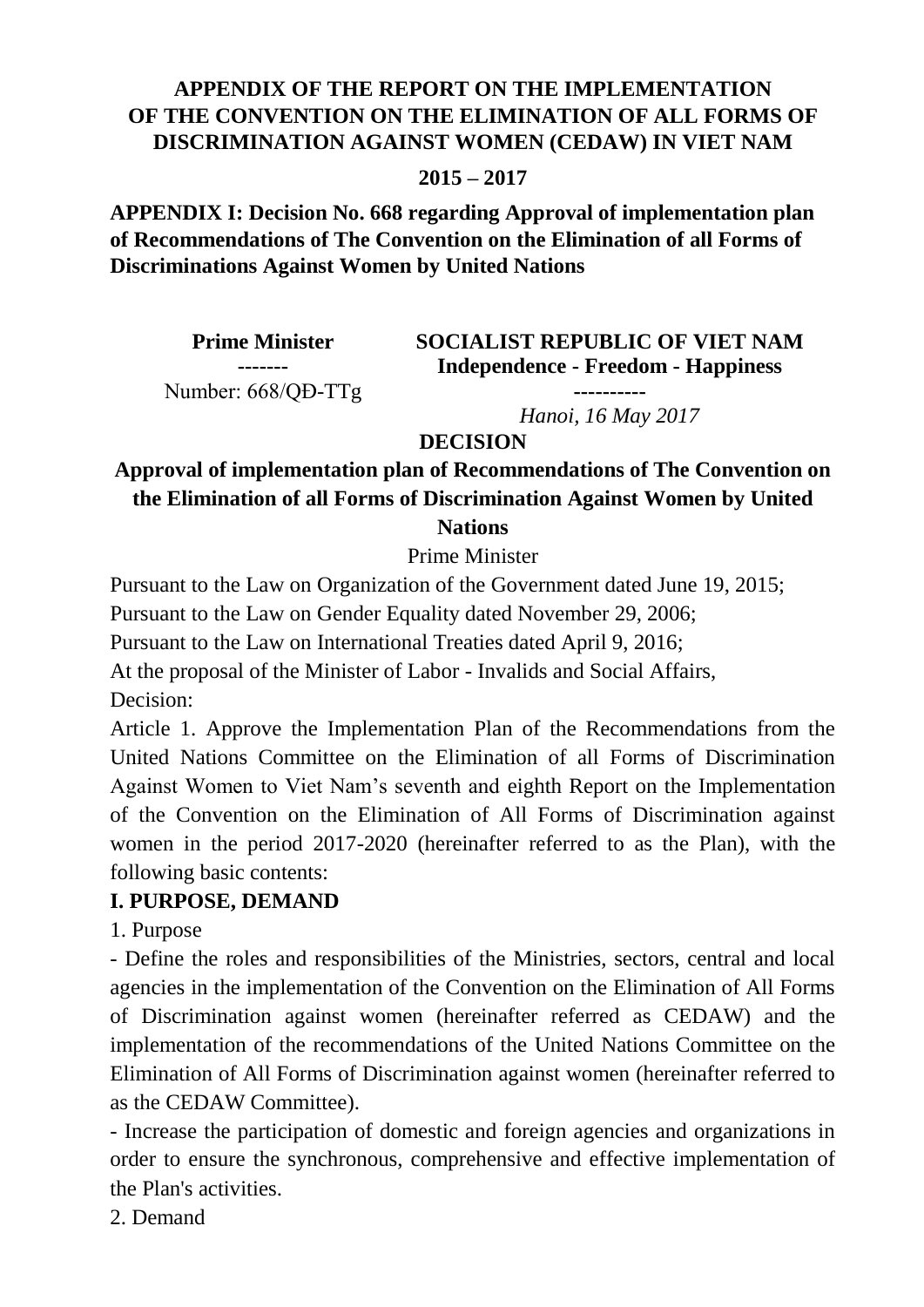- Ministries, sectors and localities follow CEDAW recommendations in line with socio-economic development.

- Develop the Plan based on the functions and duties assigned to take charge of each specific activity.

- Implement the Plan mainstreamed in the implementation of programs, projects and plans in the fields of economics, politics, social culture and especially the content related to work of gender equality and for the advancement of women from central to local.

- Periodically or extraordinarily review and evaluate the implementation of recommendations related to gender equality, for the advancement of women, to ensure the rights of women and children and report to ministries and sectors related.

### **II. MAIN TASKS OF THE PLAN**

1. Supervise, research, amend, supplement and promulgate legal documents and policies related to gender equality for the advancement of women, to ensure the rights of women and children in line with CEDAW.

2. Strengthen the communication, education and mobility of the whole society to raise awareness of gender equality for the advancement of women and the rights of women and girls.

3. Mainstream gender equality work, for the advancement of women, to ensure the rights of women and girls in the strategies, programs, plans, proposals and projects of ministries, sectors and localities.

4. Consolidate and build capacity of officers working on gender equality and for the advancement of women at the central and local levels.

5. Ministries, sectors and localities shall clearly define their tasks, responsibilities and roadmap for the implementation of CEDAW Committee's recommendations as required by the plan to ensure progress and effectiveness.

#### **III. IMPLEMENTION**

1. Based on the functions and tasks of the ministries, sectors and localities, expeditiously implement the contents of the Plan which was approved by the Prime Minister (see the enclosed Appendix).

2. The ministers, the heads of the ministerial-level agencies, the heads of the Government agencies and the Chairmen of the People's Committees of provinces and central cities shall concentrate their efforts on directing and intensifying the inspection and urge the implementation thereof; periodically report the implementation results to the Ministry of Labor, Invalids and Social Affairs before December 1 every year for summing up and reporting to the Prime Minister.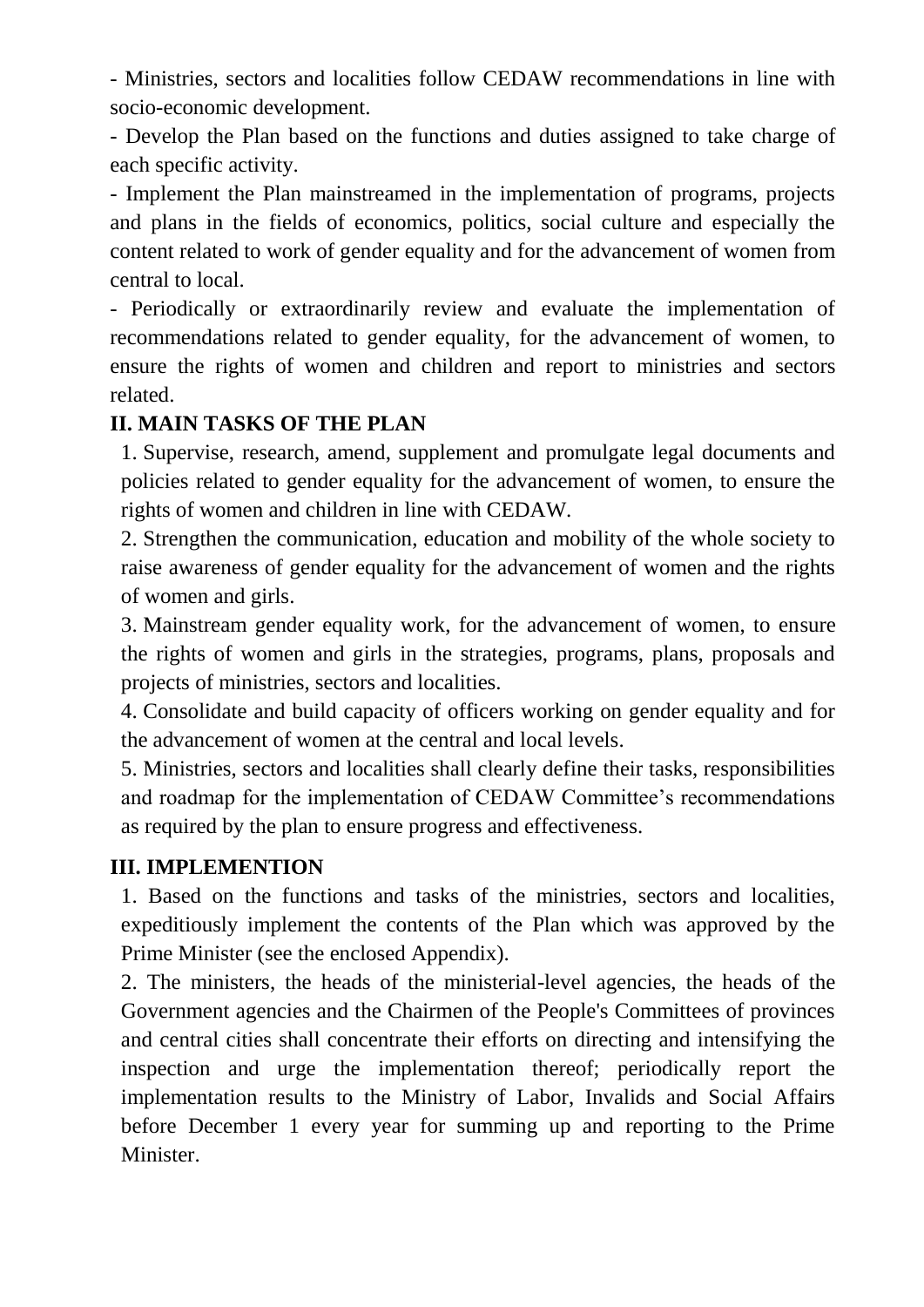3. The Ministry of Labor, Invalids and Social Affairs shall, based on the functions, duties and authority assigned, urge the ministries, agencies and localities to implement the plan to ensure the effectiveness and synchronism.

4. The Central Committee of the Vietnam Fatherland Front and its member organizations are requested to join the implementation based on its functions, duties and supervise the implementation of the Plan.

### **IV. FUNDING AND IMPLEMENTATION TIME**

1. Funds for implementation shall be included in annual budget estimates of ministries, central agencies and localities as well as funding and aid sources, lawful sources from domestic and international organizations and individuals.

2. The plan is implemented in the period 2017-2020.

Article 2. This Decision takes effect from the date of its signing.

Article 3. The Ministers, the heads of the ministerial-level agencies, the heads of the Government agencies and the Chairmen of the People's Committees of the provinces and central cities shall have to implement this Decision./.

#### *Recipients:*

- Prime Minister (for reporting);
- Deputy Prime Ministers (for reporting);
- Ministries, ministerial leveled agencies, government agencies;
- People's Committees of provinces and central cities;
- Office of the Party Central Committees;
- Office of the General Secretary;
- Office of National Assembly;
- Supreme People's Court;
- The People's Procuracy
- **State Audit**
- Central Committee of the Vietnam Fatherland Front;
- Central Office of Vietnam Unions;
- Office of the Government

# **For Prime Minister Deputy Prime Minister**

### **Vu Duc Dam**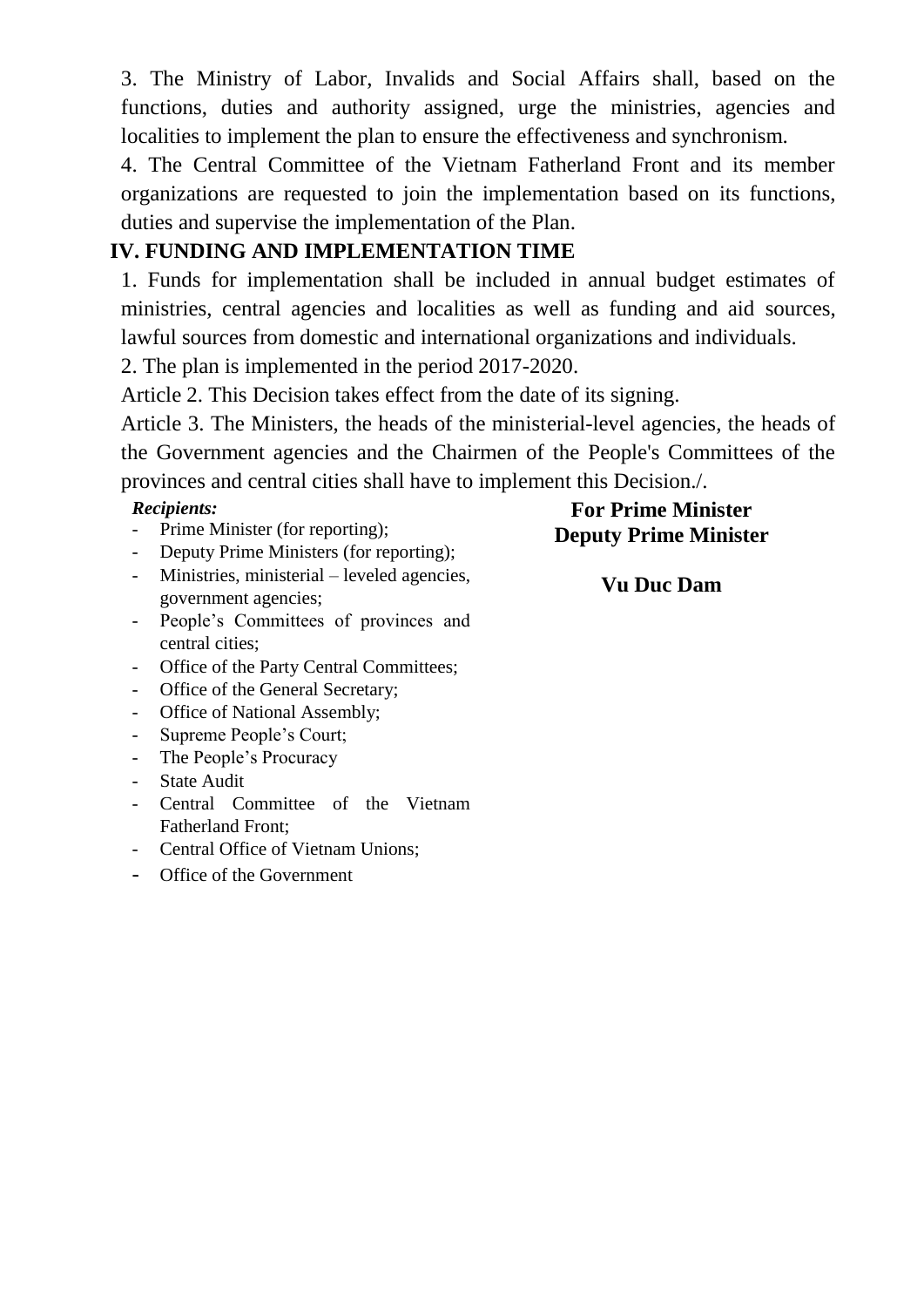#### **ANNEX PROPOSAL ACTIVITIES RECOMMENDED The Committee on the Elimination of Discrimination against Women**

| No.            | Content                                                                                                                                                                                                                                             | Result                                                                                                                                                                                                                                                                                                                                | Administrator                                                         | Coordinating                                                                                                                                                                                                                                                                      | Deadline |
|----------------|-----------------------------------------------------------------------------------------------------------------------------------------------------------------------------------------------------------------------------------------------------|---------------------------------------------------------------------------------------------------------------------------------------------------------------------------------------------------------------------------------------------------------------------------------------------------------------------------------------|-----------------------------------------------------------------------|-----------------------------------------------------------------------------------------------------------------------------------------------------------------------------------------------------------------------------------------------------------------------------------|----------|
|                |                                                                                                                                                                                                                                                     |                                                                                                                                                                                                                                                                                                                                       |                                                                       | Agency                                                                                                                                                                                                                                                                            |          |
| I              | Review, research and improve laws and policies                                                                                                                                                                                                      |                                                                                                                                                                                                                                                                                                                                       |                                                                       |                                                                                                                                                                                                                                                                                   |          |
| $\overline{1}$ | Review<br>proposed<br>amendments<br>and<br>legal provisions on<br>construction<br>the<br>and implementation<br>of conventions and<br>regulations in order<br>contribute<br>to<br>to<br>eliminate all forms<br>discrimination<br>οf<br>against women | Report<br>and<br>review<br>legal provisions on the<br>formulation<br>and<br>implementation of the<br>convention<br>and<br>regulations; Proposing<br>to amend, supplement<br>and replace regulations<br>that do not guarantee<br>gender<br>equality<br>in<br>order to eliminate all<br>forms<br>of<br>discrimination against<br>women. | Ministry<br>of<br>Justice                                             | The Ministry of<br>Culture, Sports<br>Tourism<br>and<br>other<br>and<br>ministries,<br>sectors,<br>People's<br>Committees<br>of<br>the<br>provinces<br>and<br>cities<br>directly<br>under<br>the<br>Central<br>Government<br>relevant<br>and<br>agencies<br>and<br>organizations. | 2018     |
| $\overline{2}$ | Research,<br>review<br>the<br>and<br>revise<br>policy provisions<br>on the prohibition<br>of discrimination in<br>the Labor Code in<br>with<br>line<br>the<br>Constitution<br>and<br>international<br>commitments<br>on<br>gender equality.         | Research<br>report,<br>proposed<br>amend<br>to<br>some provisions of the<br>Labor Code                                                                                                                                                                                                                                                | Ministry<br>of<br>Labor - Invalids<br>Social<br>and<br><b>Affairs</b> | Ministries,<br>sectors,<br>People's<br>Committees<br>of<br>the<br>provinces<br>and<br>cities<br>directly<br>under<br>the<br>Central<br>Government                                                                                                                                 | 2019     |
| 3              | Strengthen<br>the<br>inspection<br>and<br>examination of the<br>implementation of<br>the law on gender<br>equality in labor<br>and employment                                                                                                       | The annual report on<br>the implementation of<br>the employment and<br>employment<br>law<br>which<br>the<br>ensures<br>principle<br>of<br>eliminating all forms<br>of<br>discrimination<br>against women.                                                                                                                             | Ministry<br>of<br>Labor - Invalids<br>and<br>Social<br>Affairs        | The<br>ministries<br>related<br>and<br>sectors                                                                                                                                                                                                                                    | Annually |
| 4              | Research<br>and<br>propose law<br>and<br>policy to improve<br>to<br>social<br>access<br>support systems for<br>women.                                                                                                                               | The report assessment<br>gender<br>on<br>impact,<br>including the actual<br>situation<br>of<br>social<br>for<br>support<br>system<br>women<br>and<br>suggestions, proposals<br>for the development of<br>legislation on social<br>work.                                                                                               | Ministry<br>of<br>Labor - Invalids<br>and<br>Social<br>Affairs        | The<br>ministries<br>related<br>and<br>sectors                                                                                                                                                                                                                                    | 2020     |
| 5              | Evaluate<br>and<br>review<br>the<br>implementation of<br>the Marriage and<br>Family Law<br>in                                                                                                                                                       | Assessment report on<br>the<br>proposed<br>recommendations.                                                                                                                                                                                                                                                                           | Ministry<br>of<br>Justice                                             | Ministries,<br>sectors,<br>the<br>People's<br>Committees<br>of<br>the<br>provinces                                                                                                                                                                                                | 2020     |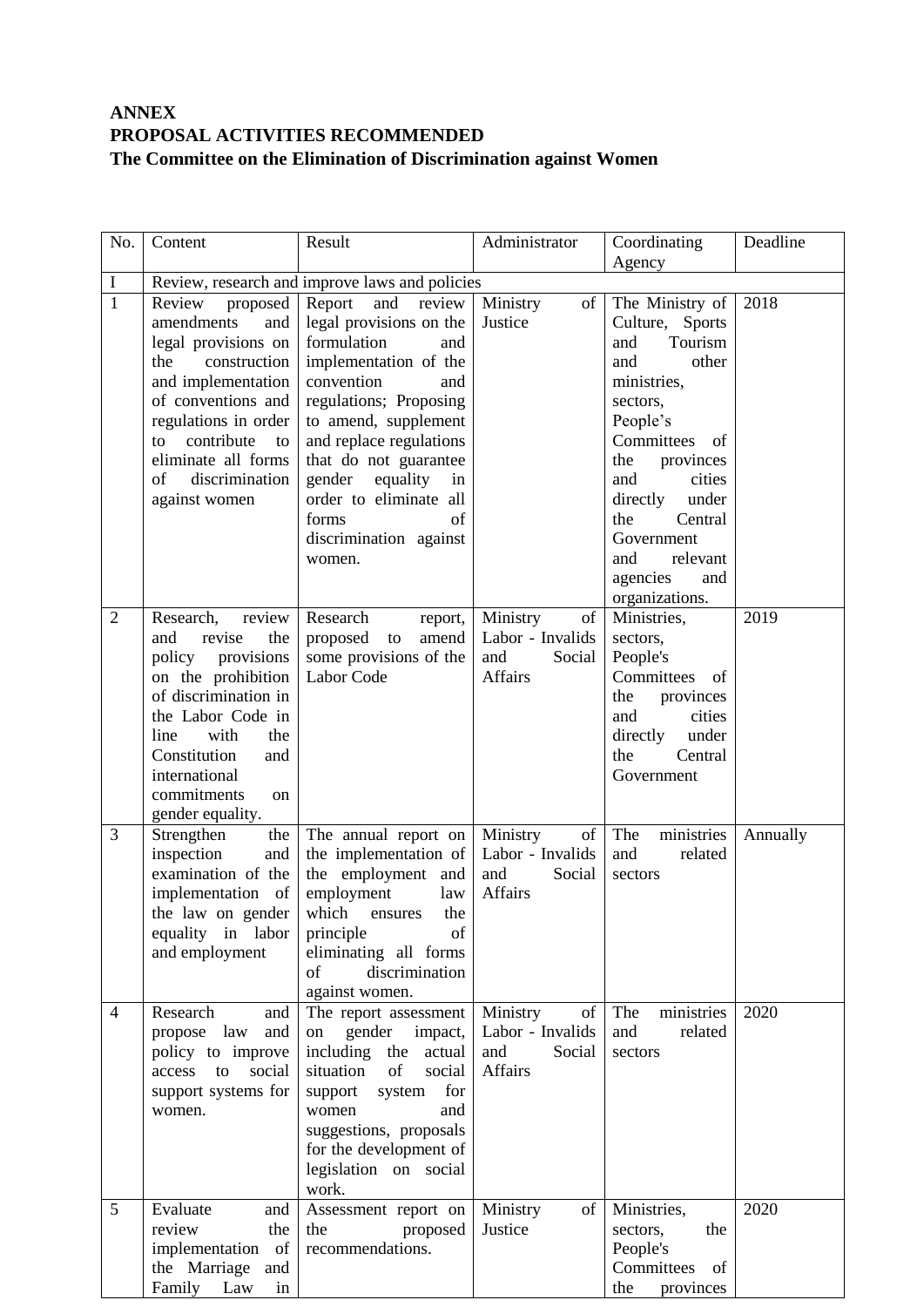|                | order to ensure the  |                            |                   | cities<br>and     |      |
|----------------|----------------------|----------------------------|-------------------|-------------------|------|
|                | provisions of the    |                            |                   | directly<br>under |      |
|                | Constitution and in  |                            |                   | the<br>Central    |      |
|                | with<br>the<br>line  |                            |                   | Government        |      |
|                | Convention;          |                            |                   |                   |      |
| 6              | Continue<br>to       | Legal documents<br>on      | Ministry<br>of    | ministries<br>The | 2018 |
|                | develop the Draft    | legal<br>aid<br>to<br>be   | Justice           | related<br>and    |      |
|                | Law on Legal Aid     | finalized.                 |                   | sectors           |      |
|                | (revised)<br>and     |                            |                   |                   |      |
|                | guiding documents    |                            |                   |                   |      |
|                | that<br>ensure<br>to |                            |                   |                   |      |
|                | women can have       |                            |                   |                   |      |
|                | effective access to  |                            |                   |                   |      |
|                | at all<br>the courts |                            |                   |                   |      |
|                | levels, including    |                            |                   |                   |      |
|                | discrimination       |                            |                   |                   |      |
|                | cases. And violence  |                            |                   |                   |      |
|                | against women.       |                            |                   |                   |      |
| $\overline{7}$ | Research,<br>review, | Proposed amendments        | Minister<br>of    | Related           | 2020 |
|                | amend and guiding    | of the National Gender     | Planning<br>and   | ministries,       |      |
|                | the use of national  | Development                | Investment        | sectors,<br>the   |      |
|                | indicators<br>on     | Indicators;                | General           | People's          |      |
|                | gender               | publications<br>and        | <b>Statistics</b> | Committees<br>of  |      |
|                | development;         | statistical<br>data<br>are | Office)           | the<br>provinces  |      |
|                | Income               | published periodically     |                   | cities<br>and     |      |
|                | enhancement,         |                            |                   | directly<br>under |      |
|                | publication<br>of    |                            |                   | the<br>Central    |      |
|                | gender statistics.   |                            |                   | Government        |      |

| $\mathbf{I}$   | Communication, education, social mobilization |                           |                        |                     |          |
|----------------|-----------------------------------------------|---------------------------|------------------------|---------------------|----------|
| $\mathbf{1}$   | Communication,                                | Number<br>of <sub>1</sub> | of<br>Ministry         | The Ministry of     | Annually |
|                | dissemination,<br>raising                     | communication             | Labor<br>$\frac{1}{2}$ | Justice,<br>the     |          |
|                | of<br>the<br>awareness                        | programs,                 | Invalids<br>and        | Ministry<br>of      |          |
|                | administration<br>all<br>at                   | training                  | <b>Social Affairs</b>  | Information<br>and  |          |
|                | levels, organizations and                     | materials,                |                        | Communications,     |          |
|                | about<br>citizens<br>the                      | propaganda                |                        | the Committee for   |          |
|                | Constitution,<br><b>CEDAW</b>                 | produced<br>and           |                        | Ethnic Minorities,  |          |
|                | and gender equality law                       | disseminated;             |                        | People's<br>the     |          |
|                | and<br>policy,<br>in                          | The number of             |                        | Committees of the   |          |
|                | appropriate forms and in                      | people who have           |                        | provinces<br>and    |          |
|                | promoting cooperation                         | been involved in          |                        | cities<br>directly  |          |
|                | with the media.                               | <b>CEDAW</b>              |                        | under the Central   |          |
|                |                                               | dissemination,            |                        | Government<br>and   |          |
|                |                                               | mainstreaming             |                        | relevant<br>the     |          |
|                |                                               | law on gender             |                        | agencies.           |          |
|                |                                               | equality,<br>and          |                        |                     |          |
|                |                                               | awareness raising         |                        |                     |          |
|                |                                               | gender<br>on              |                        |                     |          |
|                |                                               | equality<br>in            |                        |                     |          |
|                |                                               | ministries, sectors       |                        |                     |          |
|                |                                               | and localities.           |                        |                     |          |
| $\overline{2}$ | training<br>Promote<br>and                    | of<br>Number              |                        | Ministry of<br>The  | Annually |
|                | communication<br>on                           | training courses,         | Minister<br>of         | Information<br>and  |          |
|                | reproductive<br>health,                       | communication             | Health                 | Communications,     |          |
|                | family planning; enhance                      | activities<br>and         |                        | the Ministry of     |          |
|                | the quality of health care                    | number<br>of              |                        | Education<br>and    |          |
|                | services for mothers and                      | participants<br>in        |                        | Training, and other |          |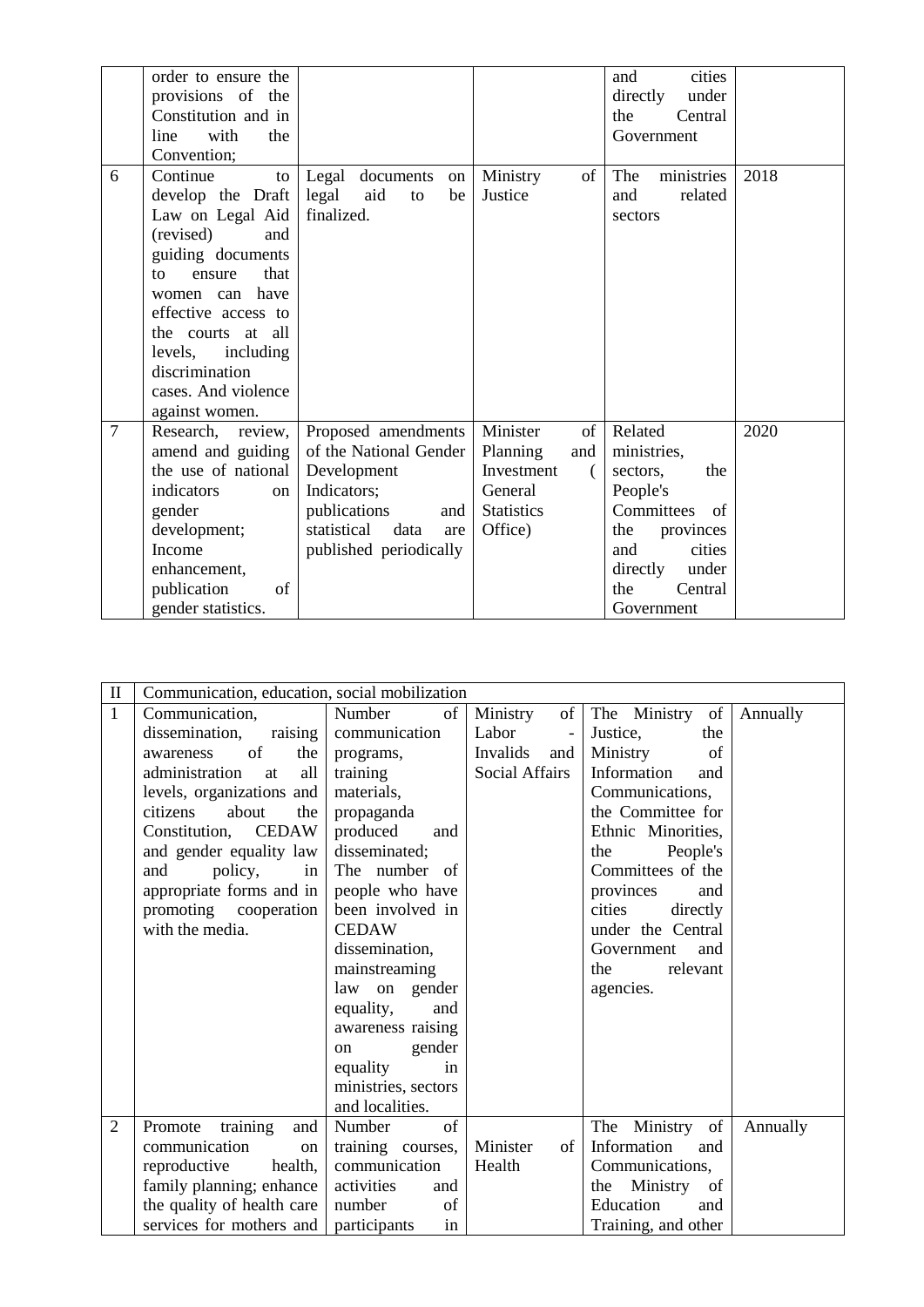| 3                              | children.<br>effectively<br>Implement<br>the Education Equality<br>Action Plan 2016 2020,<br>including:<br>educational<br>materials modifications,<br>reduce illiteracy<br>and<br>dropout rates<br>among<br>ethnic<br>minority<br>girls<br>through the provision of<br>bilingual education | training<br>communication<br>on the health care<br>of mothers and<br>children<br>with<br>good quality are<br>implemented<br>Interim and final<br>the<br>report<br>on<br>implementation<br>of<br>the<br>Action<br>Plan on Gender<br>Equality<br>in<br>Education<br>and<br>2016-<br>Training<br>2020 | Minister<br>of<br>Education and<br>Training       | relevant ministries,<br>sectors,<br>organizations<br>The ministries and<br>related sectors                                                                                                         | 2018 và 2020 |
|--------------------------------|--------------------------------------------------------------------------------------------------------------------------------------------------------------------------------------------------------------------------------------------------------------------------------------------|----------------------------------------------------------------------------------------------------------------------------------------------------------------------------------------------------------------------------------------------------------------------------------------------------|---------------------------------------------------|----------------------------------------------------------------------------------------------------------------------------------------------------------------------------------------------------|--------------|
| III                            | Gender-based Violence Prevention and Control                                                                                                                                                                                                                                               |                                                                                                                                                                                                                                                                                                    |                                                   |                                                                                                                                                                                                    |              |
| $\mathbf{1}$<br>$\overline{2}$ | Review and evaluate the<br>implementation of basic<br>conciliation measures in<br>the handling of domestic<br>violence against women<br>nationwide.<br>Review and evaluate the                                                                                                             | Assessment report<br>of<br>the<br>implementation of<br>the Vietnam Law<br>Grassroots<br>on<br>Conciliation<br>and<br>recommendations<br>Assessment report                                                                                                                                          | Ministry<br>of<br>Justice<br>The Ministry         | Related<br>ministries,<br>sectors,<br>organizations,<br>People's<br>and<br>Committees<br>- of<br>the<br>provinces<br>and<br>cities<br>directly<br>under<br>the<br>Central<br>Government<br>Related | 2019<br>2019 |
|                                | of<br>women's<br>assurance<br>rights<br>in<br>the<br>implementation of<br>the<br>law<br>violence<br>on<br>throughout<br>prevention<br>the country.                                                                                                                                         | of<br>Law<br>on<br>Domestic Violence<br>Prevention<br>and<br>against<br>Control<br>and<br>women<br>recommendations.                                                                                                                                                                                | of<br>Culture,<br><b>Sports</b><br>and<br>Tourism | ministries,<br>sectors,<br>organizations,<br>and<br>People's<br>Committees<br>of<br>the<br>provinces<br>and<br>cities<br>directly<br>under<br>Central<br>the<br>Government                         |              |
| 3                              | Research on the scale,<br>magnitude<br>and<br>root<br>causes of trafficking in<br>women and children for<br>the purposes of sexual<br>exploitation of labor and<br>sexual exploitation.                                                                                                    | Research<br>results<br>report.                                                                                                                                                                                                                                                                     | Ministry<br>of<br>Public<br>Security              | Ministries,<br>sectors<br>and<br>related<br>organizations                                                                                                                                          | Annually     |
| $\overline{4}$                 | Direct the police at all<br>levels to coordinate with<br>relevant agencies<br>and<br>organizations in the early<br>detection,<br>intervention<br>and handling of gender-<br>based violence, illegal<br>marriage<br>and<br>the<br>protection of victims.                                    | Text direction and<br>guidance.                                                                                                                                                                                                                                                                    | Ministry<br>of<br>Public<br>Security              | Ministry<br>of<br>Labor - Invalids<br>and<br>Social<br>Affairs,<br>other<br>ministries,<br>sectors<br>and<br>related<br>organizations.                                                             | Annually     |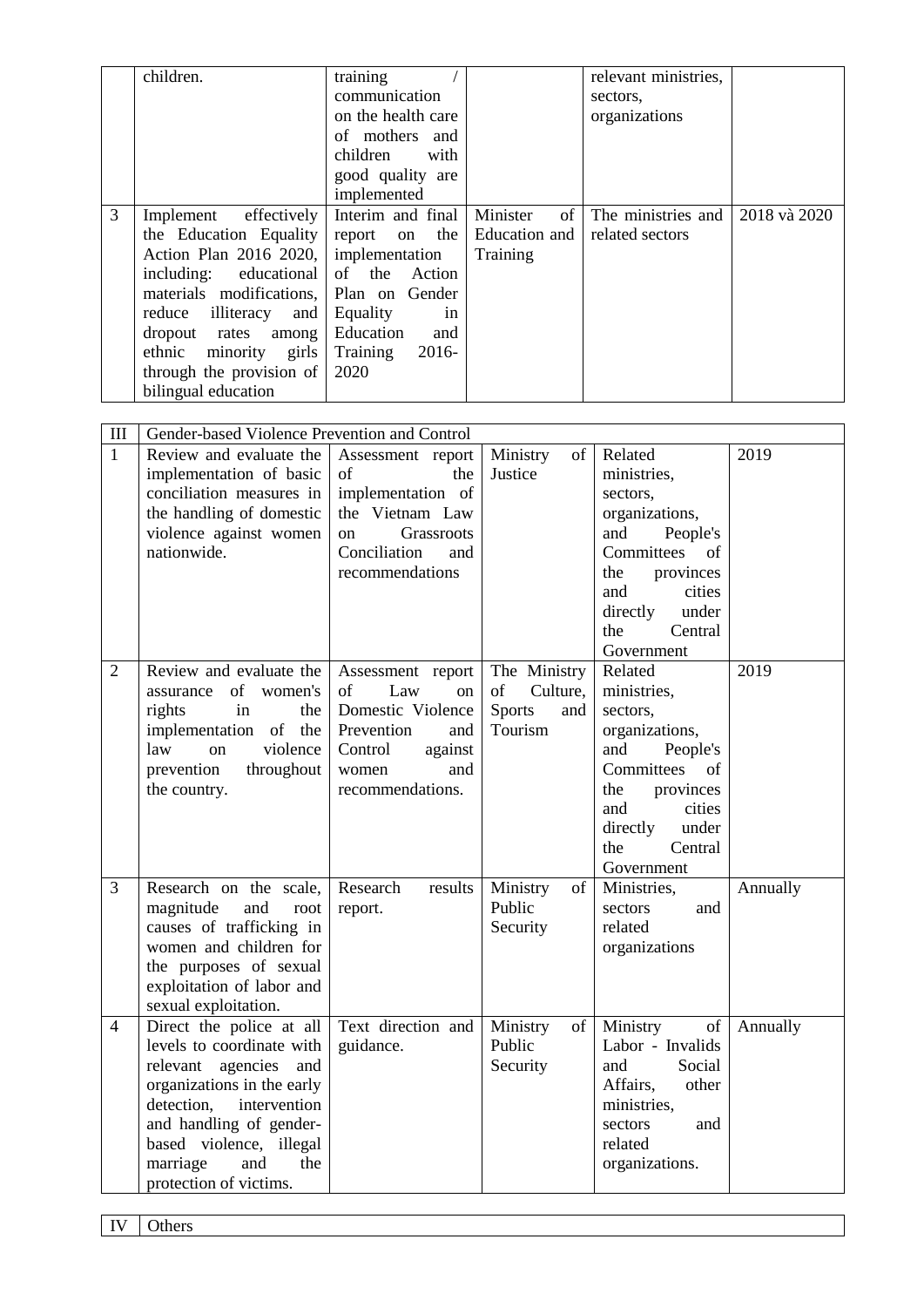| $\mathbf{1}$   | vocational<br>Enhance        | The<br>report        | Ministry<br>of   | Ministries,        | 2019        |
|----------------|------------------------------|----------------------|------------------|--------------------|-------------|
|                | orientation<br>ensure<br>to  | the<br>proposes      | Labor - Invalids | sectors<br>and     |             |
|                | gender equality in work      | of<br>possibility    | and<br>Social    | related            |             |
|                | force                        | mainstreaming        | Affairs          | organizations      |             |
|                |                              | gender<br>equality   |                  |                    |             |
|                |                              | objectives into the  |                  |                    |             |
|                |                              | Project "Basic and   |                  |                    |             |
|                |                              | Comprehensive        |                  |                    |             |
|                |                              | Reform<br>of         |                  |                    |             |
|                |                              | Vocational           |                  |                    |             |
|                |                              | Education"           |                  |                    |             |
| $\overline{2}$ | Research and evaluate        | Assessment report    | Ministry<br>of   | Ministries,        | 2019        |
|                | the status of granting       | on implementation    | Natural          | sectors,<br>and    |             |
|                | certificate of ownership     | results of granting  | Resources<br>and | related            |             |
|                | of housing and land use      | certificate<br>of    | Environment      | organizations,     |             |
|                | rights to both husband       | ownership<br>of      |                  | the<br>People's    |             |
|                | and wife in order to         | housing and land     |                  | Committees<br>of   |             |
|                | ensure the equal rights      | use rights to both   |                  | the<br>provinces   |             |
|                | for women.                   | husband and wife     |                  | cities<br>and      |             |
|                |                              |                      |                  | directly<br>under  |             |
|                |                              |                      |                  | the<br>Central     |             |
|                |                              |                      |                  | Government         |             |
| 3              | Research and consider        | Research reports,    | Ministry<br>of   | Ministry<br>of     | 2019        |
|                | possibility<br>of<br>the     | recommendations      | Labor - Invalids | Justice<br>and     |             |
|                | ratifying the Optional       |                      | Social<br>and    | Ministries,        |             |
|                | Protocol and amending        |                      | Affairs          | related sectors    |             |
|                | Article 20 of CEDAW          |                      |                  |                    |             |
|                | and<br>the<br>relevant       |                      |                  |                    |             |
|                | International<br>Conventions |                      |                  |                    |             |
| $\overline{4}$ | Guidance<br>the<br>on        | Text direction and   | Ministry<br>of   | Ministries,<br>and | 2018        |
|                | implementation<br>of         | guidance.            | Foreign Affairs  | other<br>related   |             |
|                | harmonized<br>principles     |                      |                  | sectors            |             |
|                | reporting<br>for<br>the      |                      |                  |                    |             |
|                | implementation<br>of         |                      |                  |                    |             |
|                | rights<br>human              |                      |                  |                    |             |
|                | conventions to relevant      |                      |                  |                    |             |
|                | ministries and sectors       |                      |                  |                    |             |
| 5              | Develop<br>mid-term<br>a     | Mid-term and end-    | Ministry<br>of   | Ministries,        | 2017<br>and |
|                | report in 2017 and the       | of-term<br>national  | Labor - Invalids | sectors,<br>the    | 2019        |
|                | 9th Regular Report on        | the<br>reports<br>on | and<br>Social    | People's           |             |
|                | the implementation of        | implementation of    | Affairs          | Committees<br>of   |             |
|                | CEDAW by July 2019.          | <b>CEDAW</b>         |                  | provinces<br>the   |             |
|                |                              |                      |                  | cities<br>and      |             |
|                |                              |                      |                  | directly<br>under  |             |
|                |                              |                      |                  | the<br>Central     |             |
|                |                              |                      |                  | Government and     |             |
|                |                              |                      |                  | related            |             |
|                |                              |                      |                  | organizations      |             |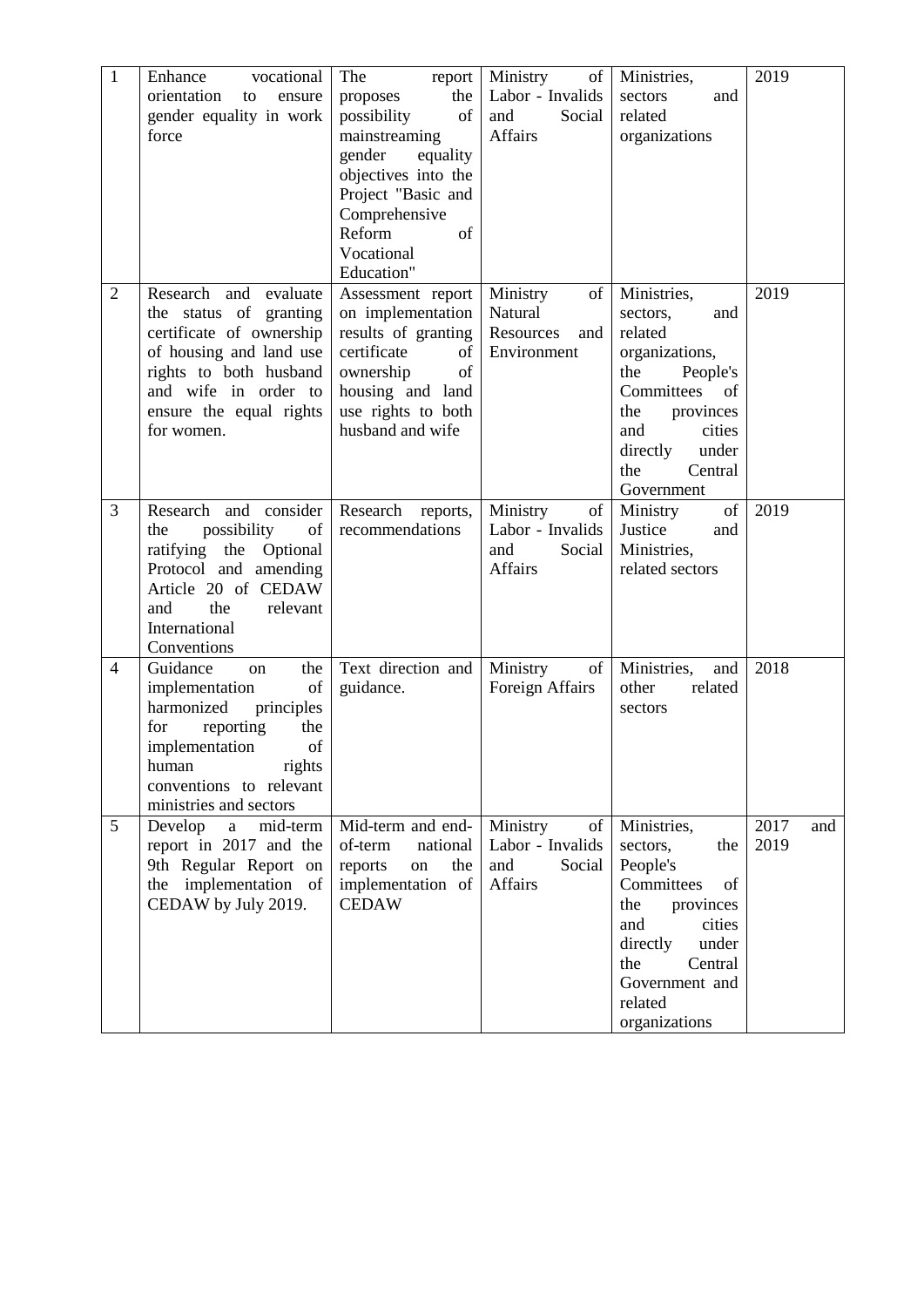# **APPENDIX II: Decision No. 215 regarding Approval of the National Program of Action against Domestic Violence through 2020**

**PRIME MINISTER**

**\_\_\_\_\_\_\_\_\_\_\_\_\_\_\_\_**\_\_\_\_

**THE SOCIALIST REPUBLIC OF VIETNAM Independence-Freedom-Happiness**

No.: 215 /QĐ-TTg *Ha Noi, February 6th 2014* 

**\_\_\_\_\_\_\_\_\_\_\_\_\_\_\_\_\_\_\_\_\_\_\_\_\_\_**

#### **DECISION**

**Approval of the National Program of Action against Domestic Violence through 2020**

\_\_\_\_\_\_\_\_\_\_\_\_\_\_\_\_\_\_\_\_\_\_

#### **THE PRIME MINISTER**

Pursuant to the Law on Government Organization dated December 25, 2011 Pursuant to the Law on Domestic Violence Prevention and Control (DVL) dated November 21, 2007;

Pursuant to Government Decree No 08/2009/NĐ-CP dated February 04, 2009 providing detailed stipulations on a number of articles of the DVL;

Pursuant to the Decision No 629/QĐ-TTg dated 29 May 2012 of the Prime Minister approving the Strategy on Family Development of Vietnam through 2020 with a vision by 2030;

Having considered a request by the Minister of Culture, Sports and Tourism,

#### **DECIDES:**

**Article 1.** Approved the National Program of Action against Domestic Violence through 2020 (hereafter called the National Program of Action) with the major content as follows:

#### **1. Objectives**

*a. General objective:*

To create strong impacts on increasing level of awareness and enhancing responsibility of the government at different levels, agencies, communities and the whole society for prevention and control of DV, to gradually control and reduce the number of DV incidents nationwide.

*b. Specific objectives:*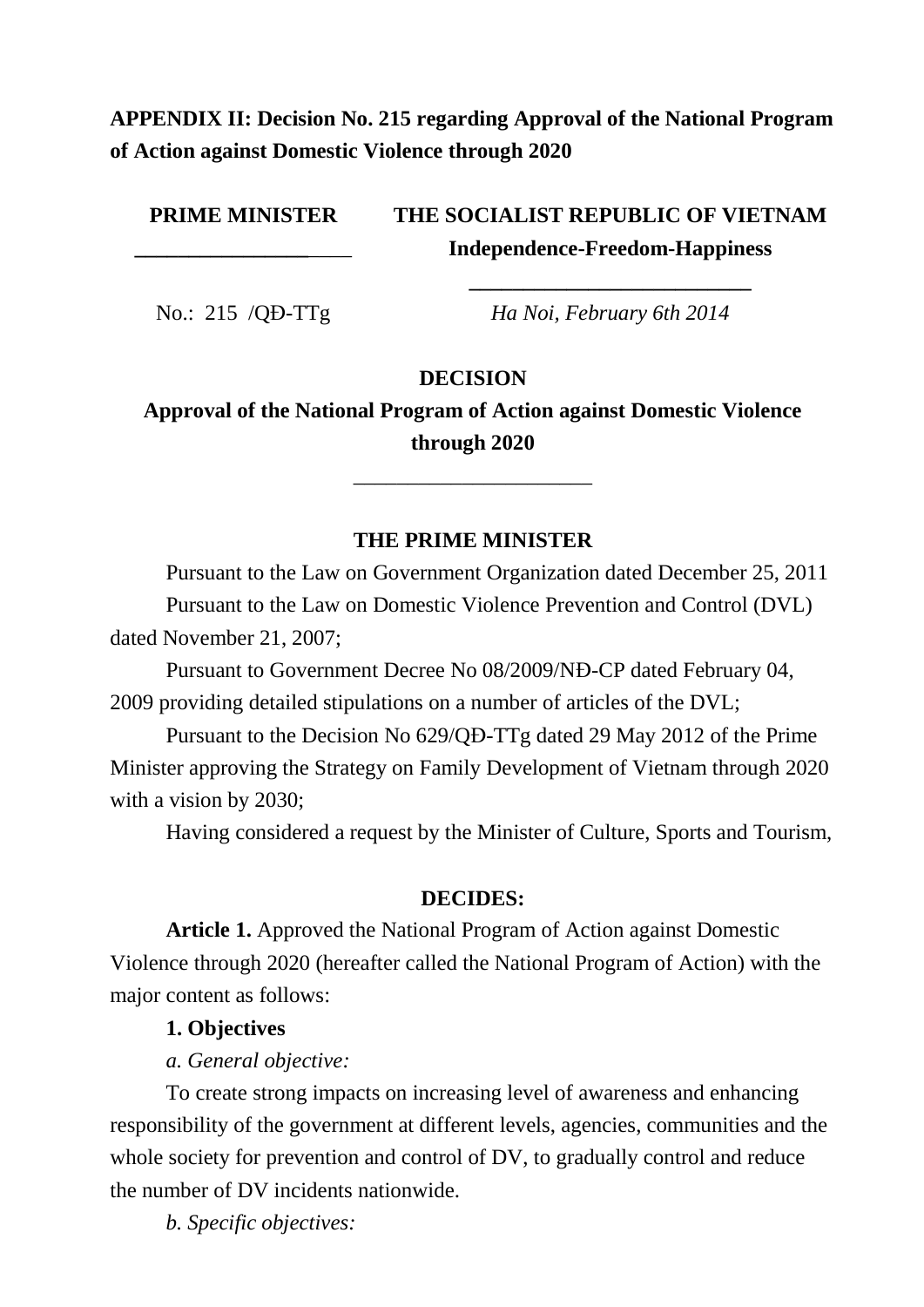- 85% of households accessed to information on DVPC by 2015 and 95% of that by 2020.

- More than 50% of officers, working on DVPC at all levels, enhanced capacity on DVPC and more than 90% of that by 2020.

- More than 60% of government's and mass organizations' leaders at the commune level, enhanced capacity on DVPC by 2015 and more than 90% of that by 2020.

- More than 70% of national agencies working on DVPC having trainers and speakers, trained at national level on DVPC by 2015 and 100% of that by 2020.

- More than 30% of centrally affiliated provinces and cities having trainers and speakers, trained at provincial level on DVPC by 2015 and 100% of that by 2020.

- More than 70% of DV victims accessed to supportive services for DV, including primary intervention, legal aid, health care, safety protection and more than 95% of that by 2020.

- More than 90% of perpetrators accessed to supportive services, including primary intervention, response and behavior change communication on DV and more than 95% of that by 2020.

- More than 60% of communes/wards/towns (40 % in the disadvantaged and mountainous areas) replicated DVPC model by 2015 and more than 90% (70% in the disadvantaged and mountainous areas) of that by 2020.

### **2. Objects and Scope of the Programme**

*a) Objects:* Any agency, organization and individual who has involved in DVPC activities

*b) Scope:* Nationwide.

# **3. Key activities and solutions of the Programme**

*a) Leadership, organization and management*

Enhance the management, monitoring and inspection of Party committees and Government agencies on DVPC.

Intensify the state leadership's capacity and improve the legal and policy documents on DVPC. Review and evaluate legal documents on DVPC, and amend, supplement, and develop new policies and laws on DVPC including criminal laws, criminal procedures and other related law documents. Consolidate state system and enhance the staffs' capacity working in DVPC area at all levels. Frequently provide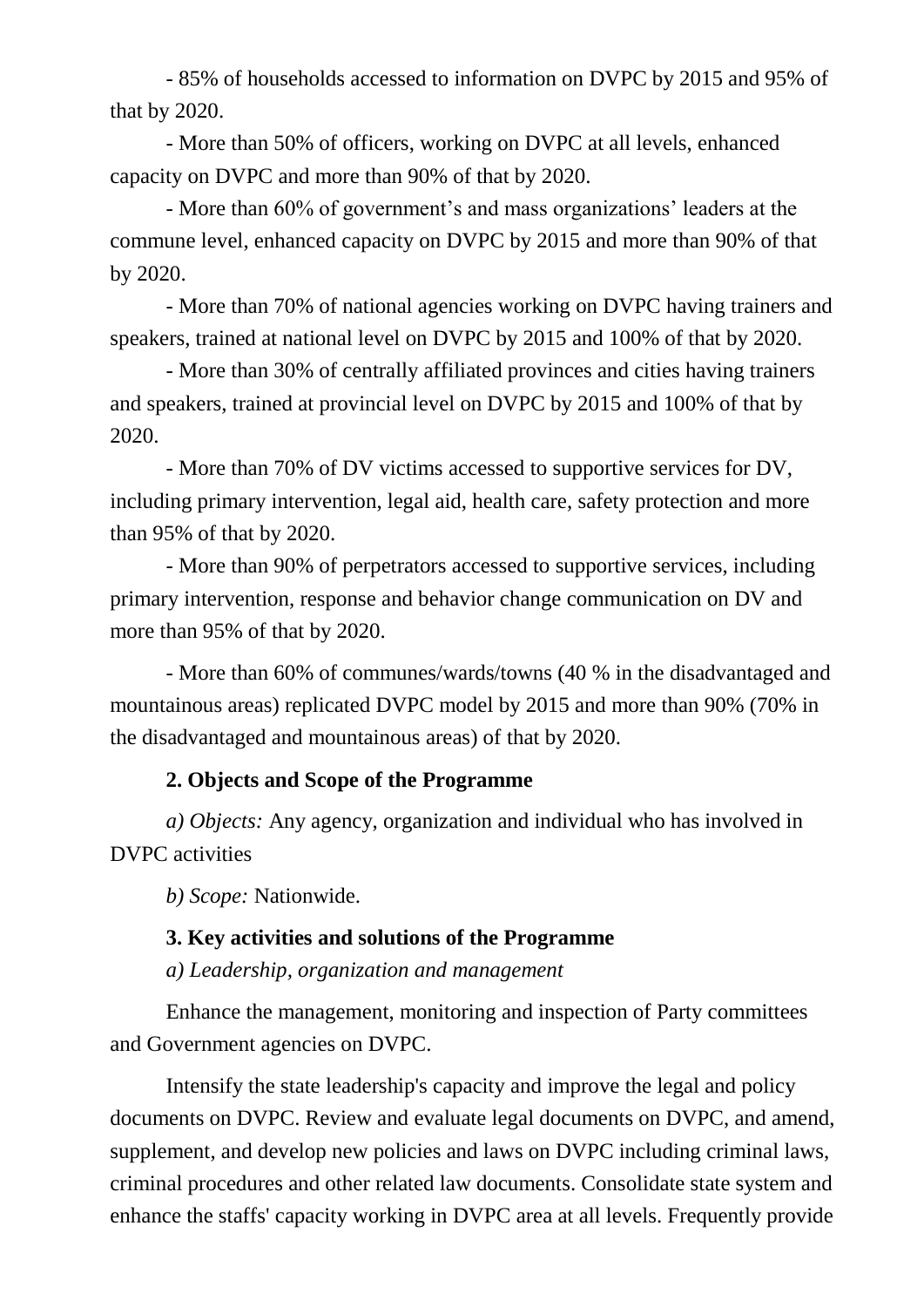the monitoring and evaluation on implementation of legal frameworks and laws on DVPC, and proper and timely solutions to DV in accordance with legal regulations and laws. Setup interdisciplinary inspector groups and perform the monitoring and evaluation on DVPC thematic activities. Integrate the contents and indicators of DVPC in annually social and economic development programs at both of national and local levels. Establish and execute proper multi-sectoral coordination mechanism on DVPC. Review, and setup the DVPC networks of collaborators, volunteers at grassroots level. Provide comprehensive evaluation of pilot intervention in DVPC models and scale up widely the effective proven models. Give timely praise and proper rewards to individuals and groups who have made outstanding achievement in DVPC. Develop and put into use of DV database for DVPC. Take preliminary review and final review of National Program of Action by 2015 and by 2020, respectively.

#### *b) Communication, education, advocacy to increase DV awareness.*

Annually, organize campaigns, communication events to mobilize DVPC. Develop and run online newspaper on DVPC. Organize direct communication activities at household and communication level which is suitable with each locality. Review and develop communication programs, dedicated session/column, short dramas for stage performance, soap dramas, TV shows, news on DVPC that are relevant with each means of communication. Pay intention in the content of communication and education; promote the healthy and ethical lifestyle in family, the role and responsibilities of family members in gender equality, elimination and prevention of GBV. Review, and include DVPC in extra curriculum activities on family studies, social works and other related majors.

#### *c. DV prevention and victims support activities*

Review and develop the national network on DVPC, a network of collaborators and volunteers on DVPC at the community level. Maintain and replicate DV Mail Box and hotline to receive reports on DV cases and trusted addresses at community levels. Deliver services such as legal aids, counseling, and health care for DV victims. Community Health Stations provide primary health care services, counseling for DV victims. Depending on the local ability and actual conditions to provide shelters for DV victims staying not more than one day according to DV victims' need. Review, evaluate, and replicate the successful proven DVPC model at community level. Review, develop new supportive models for DV victims as well as models to support people, who are at high-risk of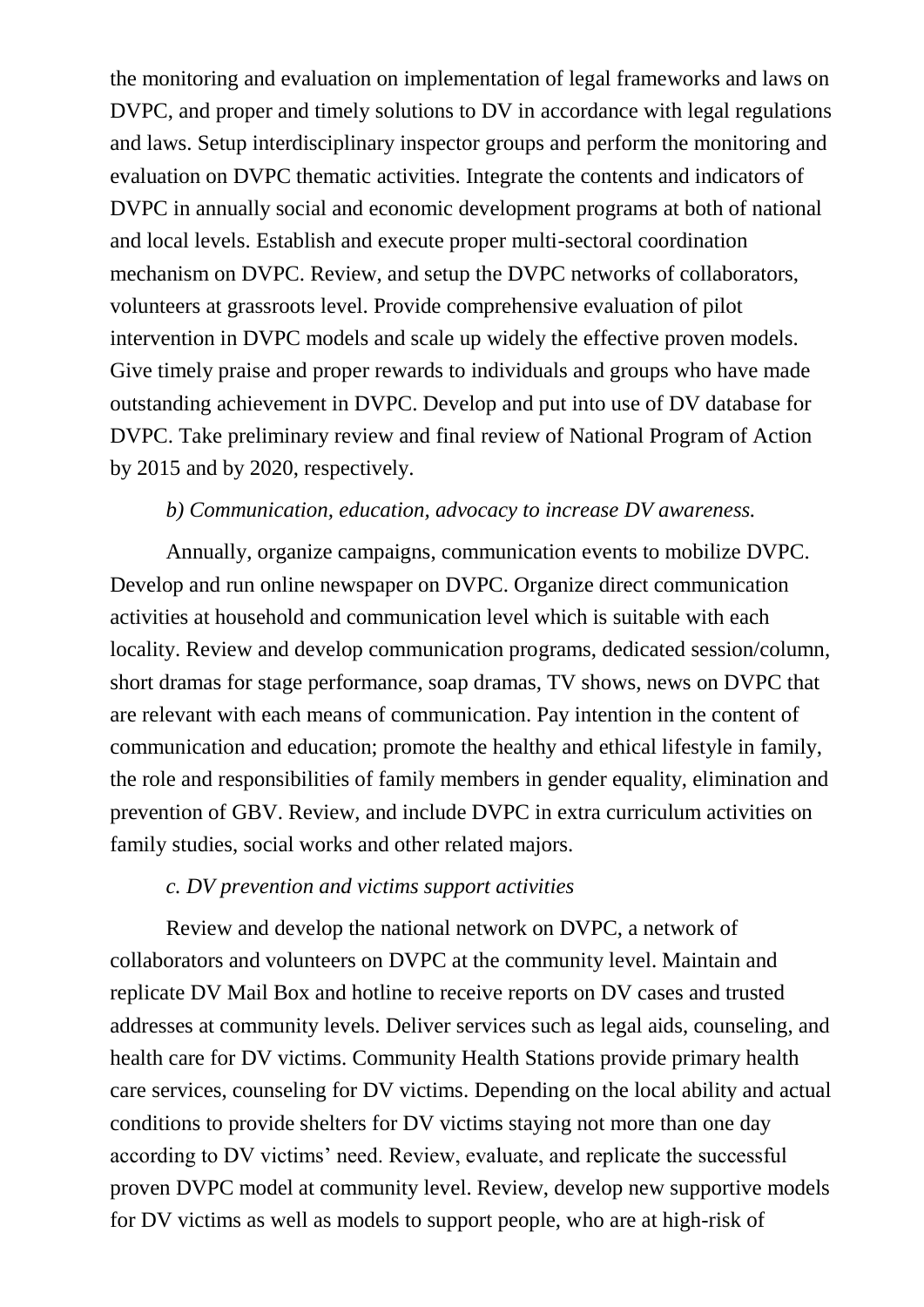becoming perpetrators; models to prevent psychological crisis for potential perpetrators. Strengthen vocational training and create job opportunities to DV victims and high-risk groups of becoming perpetrators, who are unemployed.

## *d. Intervention and sanction activities*

Timely provide intervention and controls of DV cases. Conduct critical and commentary meetings at residential communities and apply education measures at the commune/ward level for DV perpetrators. Cooperate for organization of a pilot mobile court to handle offences in residential communities/wards.

### *đ. Socialization*

Encourage social and political agencies, communities, and families and people to involve in DVPC; provide supportive services for DV victims. Review, setup and raise the funding to support DV victims.

### *e. Scientific research and international cooperation on DVPC*

Conduct various researches on DVPC, and enhance international cooperation on DVPC, mobilize resources, exchange information on DVPC.

### **4. Budget for DVPC.**

The budget for implementation of the National Program of Action is allocated by the state on an annual basis by levels and based on contribution of local and international organizations and individuals. In accordance with the assigned tasks in implementing the Action Plan on DVPC of ministries and agencies at central and local level, and make the proposal on budgeting plan to submit to authorized agencies for approval.

### **Article 2**: Implementation

1. The Ministry of Culture, Sports and Tourism is responsible for a leading role in coordination and cooperation with related agencies:

- To implement the National Program of Action nationwide. Give guidance to relevant agencies at central level and People's committees at centrally affiliated provinces/cities, to develop detail plans for implementing the Programme, with assuring the linkage with associated strategies and Programme led by other agencies and organizations.

- Organize communication campaign to raise awareness for behavior change on DVPC. Develop bulletin on situation of DV and DVPC.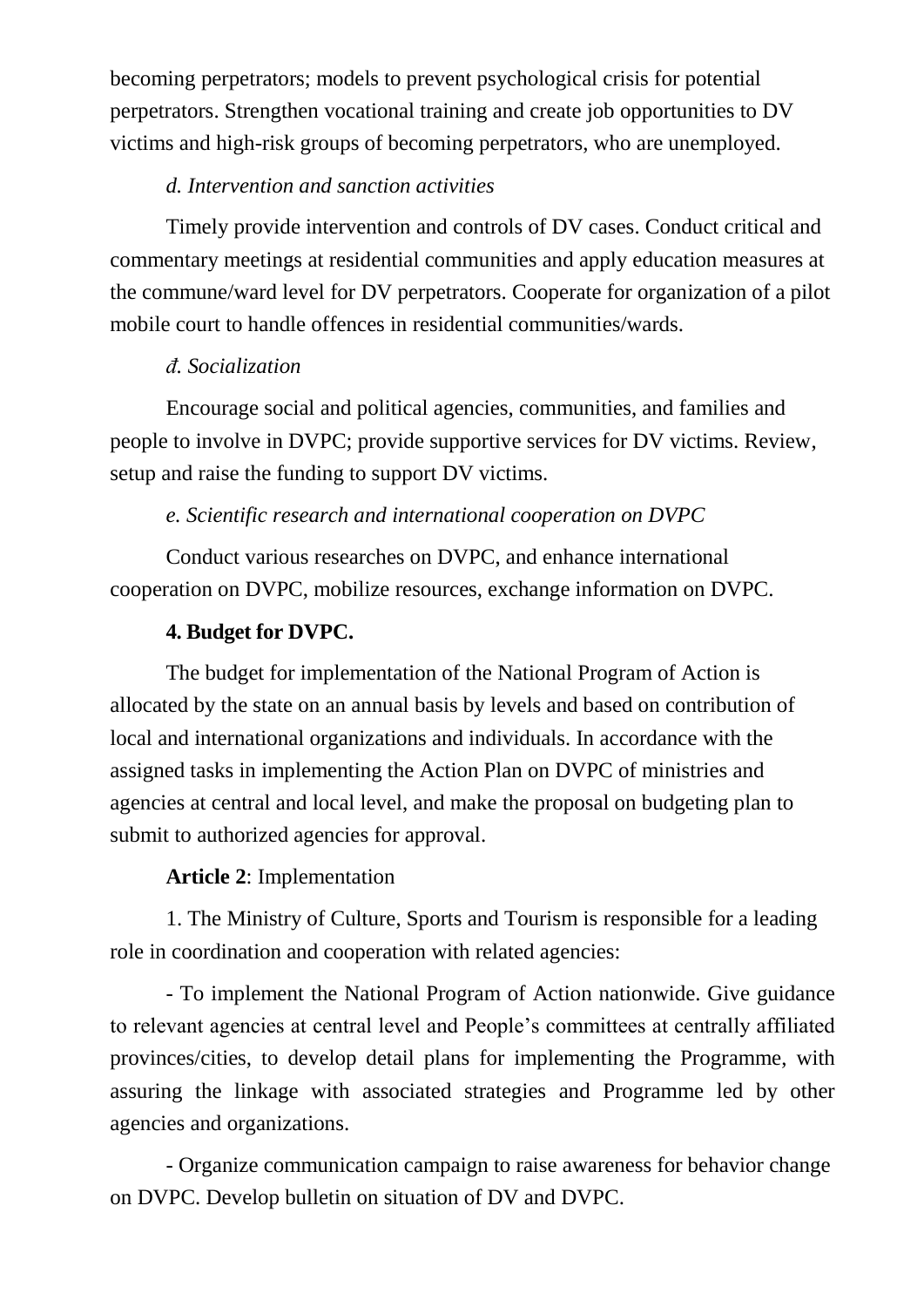- Continue implementing effectively the Strategy for Vietnamese Family Development through 2020 and vision 2030, other approved related programs/projects on DVPC. Review, amend and revise current legal normative documents within agencies' jurisdiction, or request an authorized agency to review, amend and revise legal framework and policies on DVPC; Review to propose the revision or amendment of DV Law. Develop and submit to the Prime Minister the proposal to choose November as annually national action month for DVPC. Develop and promulgate multi-sectoral coordination mechanism on DVPC. Strengthen capacity for officers, who work on DVPC. Setup and effectively use the database on DVPC. Review and setup a network of collaborators, volunteers on DVPC at grassroots level. Strengthen international cooperation on DVPC.

- Provide guidance to pilot models on training skills for people in life skills, responding, solving problems within family, especially in case of DV happening. Organize the training courses for capacity building for national trainers, provincial reporters on DVPC. Provide guidance of operation of trusted addresses at community. Pilot models on prevention and response to psychological crisis of highrisk groups of becoming perpetrators, and model supporting DV victims.

- Lead and coordinate with Ministry of Finance to monitor and examine the budget allocation and utilization on DVPC, ensuring proper use on the basis of purposes and regulations. Evaluate the National Program of Action on the basis of planned objectives of the program and plan to report periodically to the Prime Minister. Conduct the preliminary review and final review meetings at the end of 2015 and 2020, respectively.

2. Ministry of Health to lead and cooperate with relevant committees, ministries and agencies on the implementation of the following: Directions and guidance to health clinics to receive, provide health screening and treatment and counseling services for DV victims. Collect statistical data and report cases of DV victims. Issue the circular to give guidance on protocol of alcoholic detection and treatment for people, who have alcoholic addiction and mental disorder because of alcoholic addiction.

3. The Ministry of Public Security to lead and cooperate with relevant ministries and agencies to: provide guidance of process of detection, investigation, prevention and response to violation of DVPC legislation; setup the mechanism of emergency response to prevent and timely address DV cases. Organize and effectively implement National Program of Action in the period of 2012-2015 on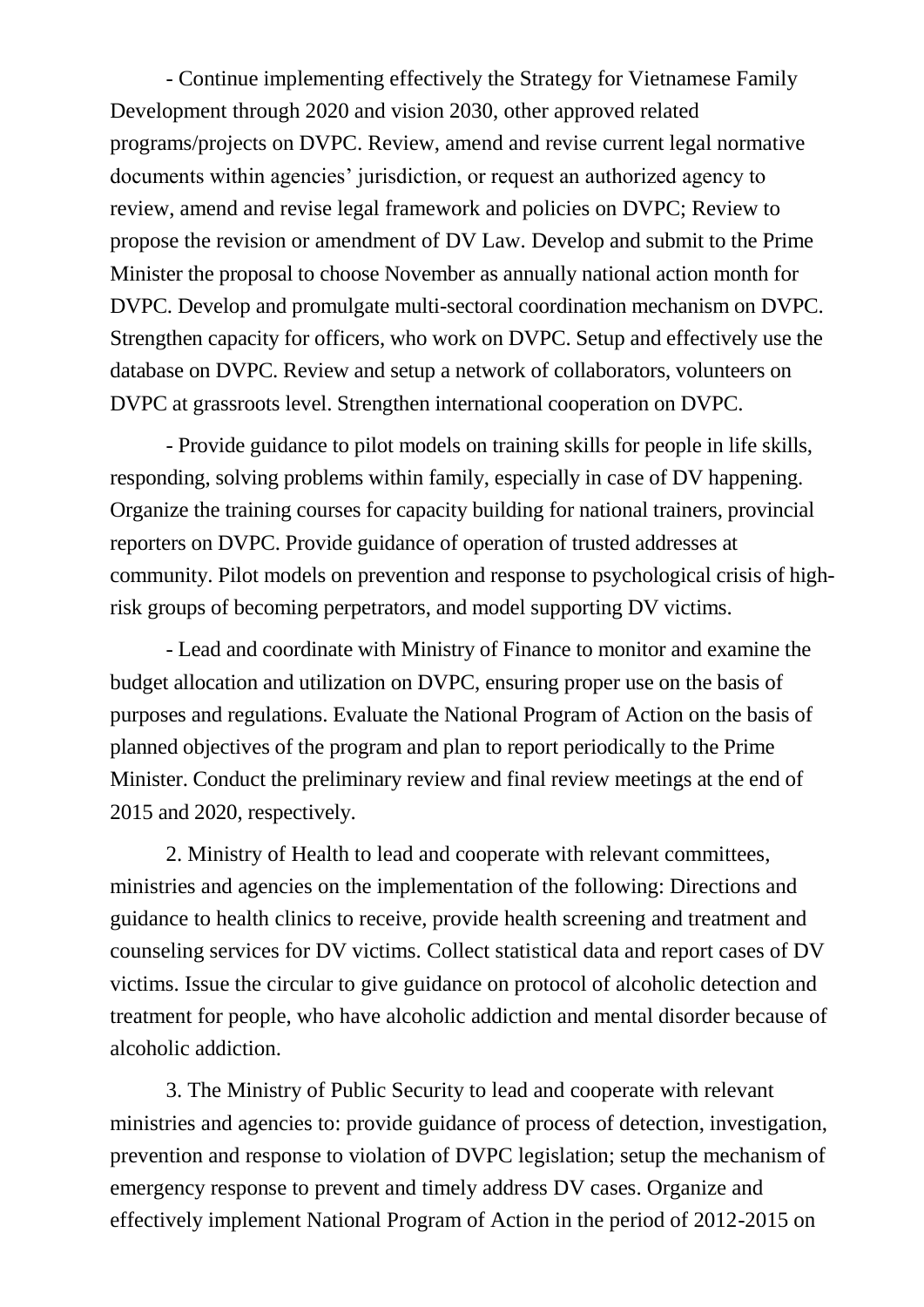prevention and control of crime (decision No 1217/QĐ-TTg dated 06/09/2012, approved by Prime Minister). Coordinate provides guidance to state management agencies on DVPC and implementation of statistical work on DVPC.

4. The Ministry of Information and Communications to lead and cooperate with ministries, media agencies, publishers and online newspapers and other relevant agencies to develop detail plan to provide proper amount of time, special columns, pages to deliver the DVPC activities; leads and provides the guidance to mass media to broadcast the party and state policies, state laws on DVPC.

5. The Ministry of Labor, Invalids and Social Affairs to lead and cooperate with MOCST and relevant agencies for capacity building activities on DVPC for officers who are in the field of labor, invalids and social affairs and social collaborators at the community level; organizes and provides vocational training, and introduce job opportunities to DV high-risk groups. Promote mainstreaming of DVPC content in communication on the Law on Gender Equality and the Law on Protection, Care and Education for Children, the Law on the Elderly. Provide guidance to social protection agencies in implementation of health care, psychological counseling, and provide shelter and other necessary supports to DV victims.

6. The Ministry of Education and Training to lead and cooperate with MOCST, relevant ministries and agencies in developing and integrating DVPC in extra curriculum activities appropriate to individual levels of the educational system.

7. The Ministry of Justice to lead and cooperate with MOCST and relevant ministries and agencies in providing guidance and frequently examine the effectiveness of legal aids for DV victims and DV perpetrators;

8. The Ministry of Finance to lead and cooperate with MOCST to develop a guiding documents on the mechanism for management and use of the budget of the National Program of Action for relevant central and local agencies.

9. The Ministry of Planning and Investment to lead and cooperate with the Ministries and relevant agencies to provide guidances and mainstreaming DVPC policies in social economic development plans, strategies of each sector at central and provincial level.

10. Vietnam News Agency, Vietnam Television, Voice of Vietnam and media agencies: to improve the quality of communication design and content of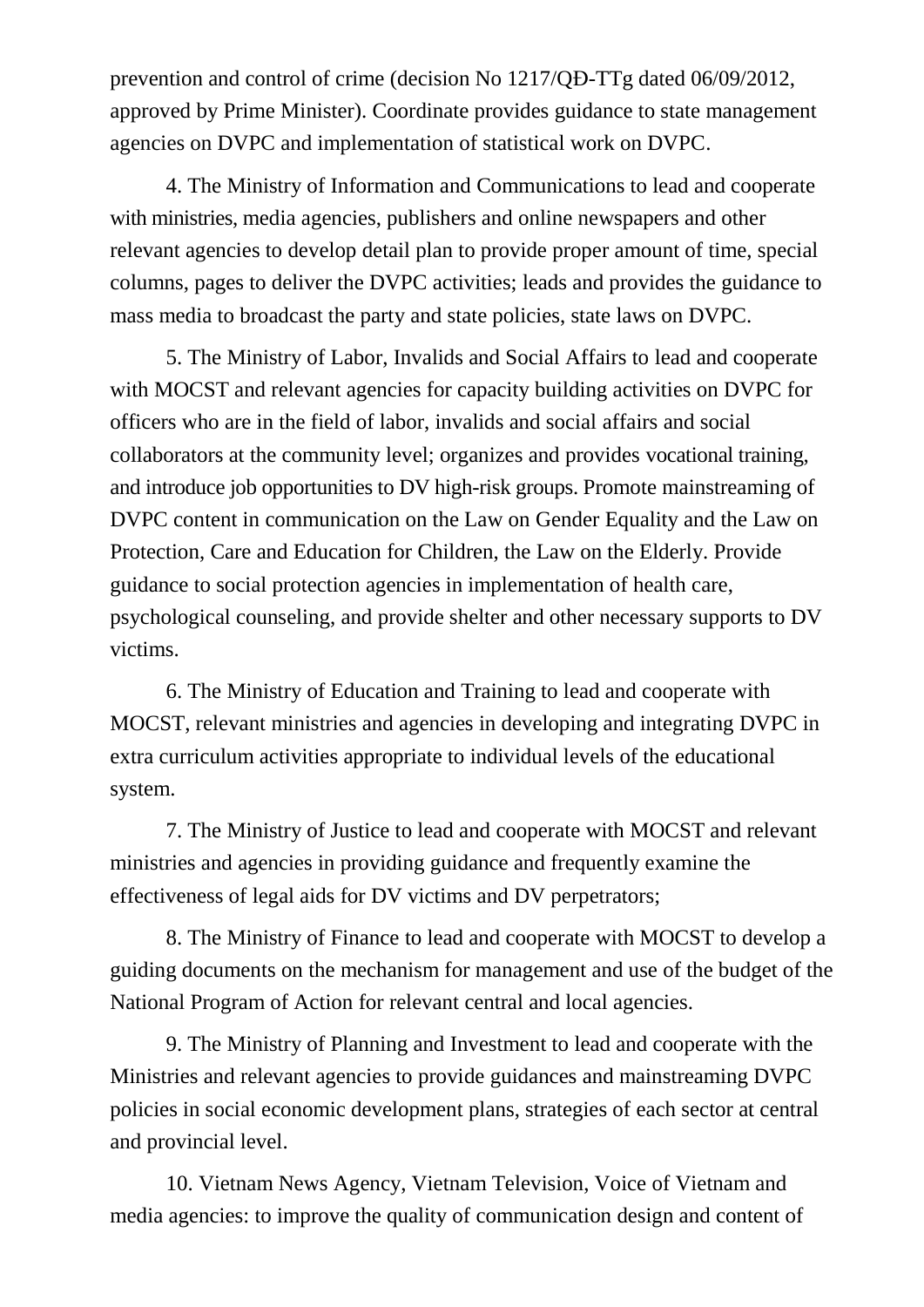news, dedicated session/column, topics, duration, time appropriate for the channels and programs on DVPC. Recognize the groups' and individuals' best practices and good examples in work of DVPC, condemning and criticizing DV perpetrators.

11. Ministries, Ministerial Equivalents and Government Agencies: responsible and proactively mainstream the content of National Action plans on DVPC into their working plans annually and for a period of 5 years within their authorized functions and duties.

12. People's Committees of centrally-affiliated provinces and cities

- Develop and organize the implementation of provincial/municipal programs of action against domestic violence; Integrate DVPC content in local social economic development plans and programs; allocate budget and lead local and relevant agencies for implementation of Program and Plan of Action on DVPC.

- Provide training and refresher training for capacity building on DVPC for officers that engage in DVPC within the scope of management, training organization and refresher training, for health workers of commune/ward/town health clinics on primary health care and counseling for DV victims.

- Lead to disseminate DVPC policies and related laws; give directions on integration of DVPC in social activities at wards/villages and further replication, maintenance and improvement of effective DVPC models, trusted individuals at the community level, DV emergency Mail Box and hotlines to receive reports on DV.

- Create opportunities and directions to district and commune/ward/town people committees for effective operation of local health facilities which provide health examination, counseling, care and shelter services to DV victims. Social protection organizations provides care, counseling, and shelter services to DV victims; existing DV supportive providers and DVPC counseling providers shall productively provide legal aids, psychological and health care counseling services, shelters and other necessary supports for DV victims. Community-based trusted addresses shall work effectively to receive DV victims, and provide supports, counseling and safe houses for DV victims, and inform relevant authorities.

- Lead and provide guidance to commune level People's Committees to cooperate with commune level Fatherland Front and member organizations in providing instructions, assisting and the best supporting for community-based conciliation entities to successfully resolve disputes and conflicts between family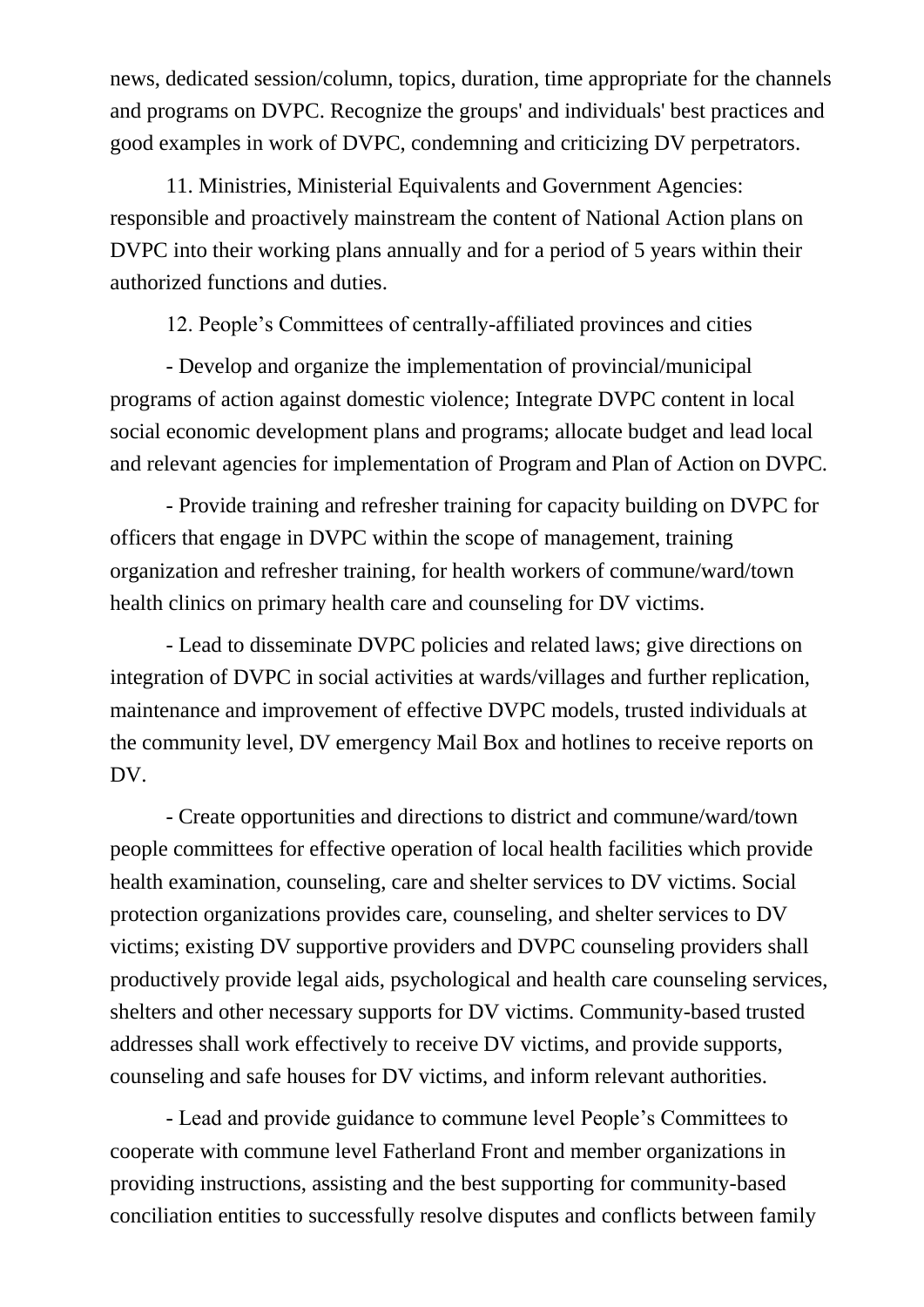members. Guide commune level People's Committees to work with the commune level Fatherland Front and member organizations to provide instructions and the best support for effective delivery of family-related counseling activities. Assist Commune level People's Committees to support community leaders to organize consultation and criticism against DV perpetrators within the community in accordance with the prevailing laws.

- Direct Commune level People's Committees and police, upon detection or receipt of reports on DV, act quickly, or request the relevant authorized agencies to take actions. Lead and coordinate DV data collection, and statistically report as required.

- Spot checks, inspection and awarding; evaluate and regularly conduct preliminary review and final reviews of performance of National Program of Action, submitting to MOCST for consolidated reporting to the Prime Minister;

13. The Central Propaganda and Education Communication to lead and coordinate with related agencies to facilitate the increase of DVPC awareness, and education

14. The People's Supreme Procuracy, to lead and provide guidance to People's Procuracies, to coordinate and provide favor conditions for relevant agencies for DVPC statistical data collection activity.

15. The People's Supreme Court to lead and guide People's Courts to consistently adopt and apply the DVPC current laws, to conduct key DV mobile courses occurred in their locality. Coordinate and facilitate state management agencies on DVPC at the same level to collect statistical data on DVPC.

16. The Central Fatherland Front of Vietnam and member organizations, within their functions and responsibilities, to take part in organization and implementation of the National Program of Action; promote communication and dissemination of policies and laws on DVPC, play a role in policy and law making on DVPC, participate in realizing domestic violence laws and policies, involve in monitoring and supervision over implementation of policies and laws on DVPC; encourage and promote members to replicate the DVPC models, and offer as trusted address in residential communities.

17. The Central Women's Union of Vietnam, to lead and cooperate with MOCST and related agencies, to assign their Women's Union members as collaborators on DVPC; set up and operate DCPC counseling networks, direct sub-unions to increase vocational training, credits/saving activities to support survivors; Review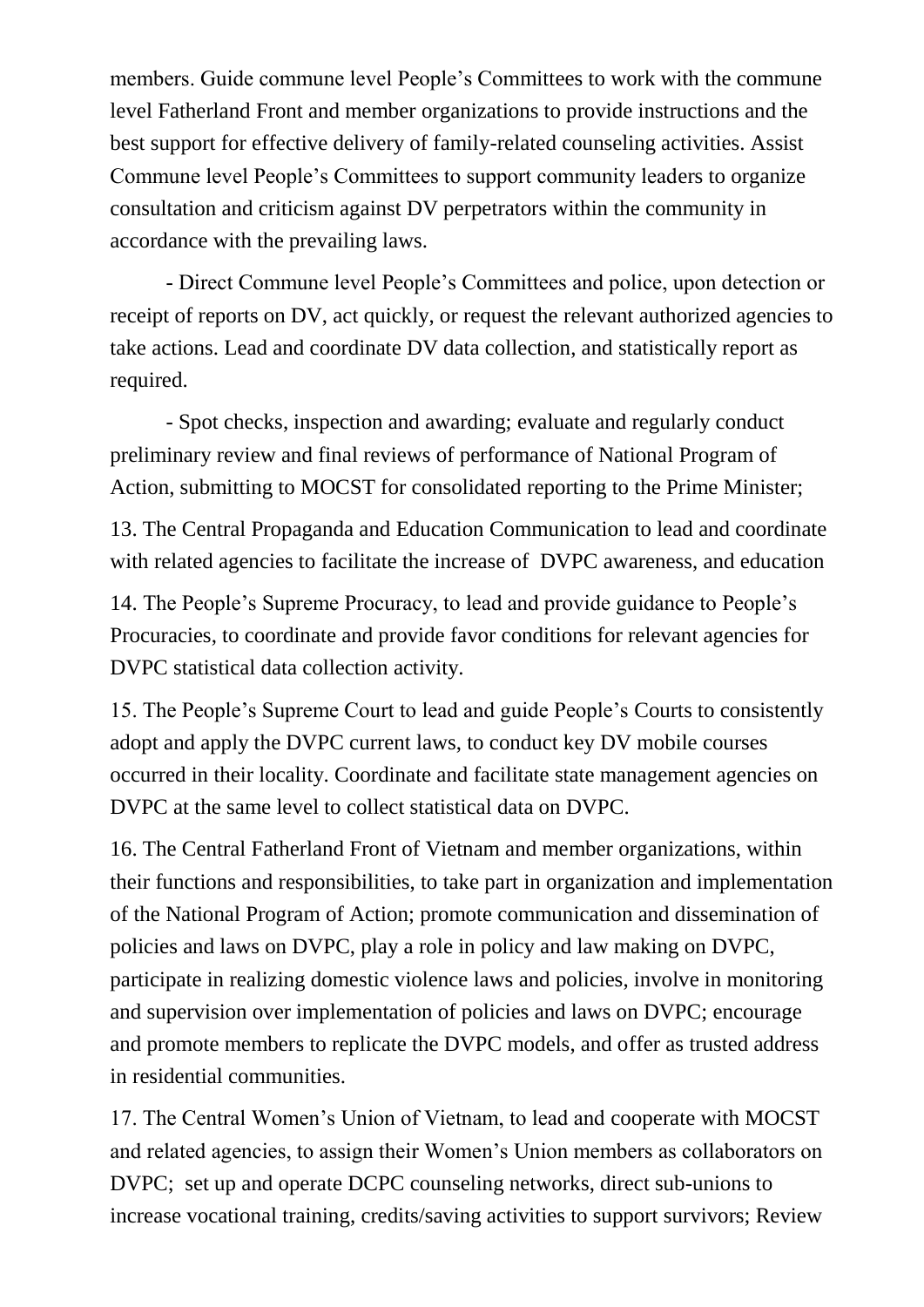and develop a DV service-supportive model for survivors, support DV high-risk people, take part in development and operation of community-based trusted addresses.

18. The Central Ho Chi Minh Youth Union to lead and cooperate with MOCST and relevant agencies to develop and replicate the model of progressive, happy, violence-free young families.

19. The Vietnam General Confederation of Labor to lead, and cooperate with MOCST, ministries and relevant agencies to guide and support community-based trade Unions in communicating and educating and promoting members to comply with current policies and laws on DVPC, develop a model without DV perpetrators; pilot a criterion on "non-domestic violence trade union member" as on criterion for evaluation to be awarded as a strong trade union.

20. The Central Farmers' Union of Vietnam to lead and cooperate with MOCST, ministries and relevant agencies to give directions to sub-unions to provide communication and propaganda to their members on DVPC; include criterion on "non-domestic violence famer" in criteria set to be considered "a famer model in the period of modernization, industrialization of agriculture and rural area"; engage male farmers in delivery of education and fighting domestic violence.

21. The Central Elderly Society of Vietnam and the Central War Veterans' Association of Vietnam to cooperate with MOCST, ministries and relevant agencies to give directions to sub-unions to encourage their members to actively take part in DVPC; to promote education activities to setup good examples and good values in families; to take part in development of a DVPC model at the community level.

**Article 3.** This Decision goes into effect on its date of signing.

**Article 4.** Ministers, Heads of ministerial agencies, Heads of government agencies, Chairs of provincial People's Committees; relevant agencies, organizations and individuals are to implement this Decision./.

#### *Recipients:*

- The Secretariat of the Central Party Committee;

- The Prime Minister, the Deputy Prime Ministers;

- Ministries, ministerial agencies, government agencies;

- The Office of the Central Steering Committee on

# **PP PRIME MINISTER DEPUTY PRIME MINISTER**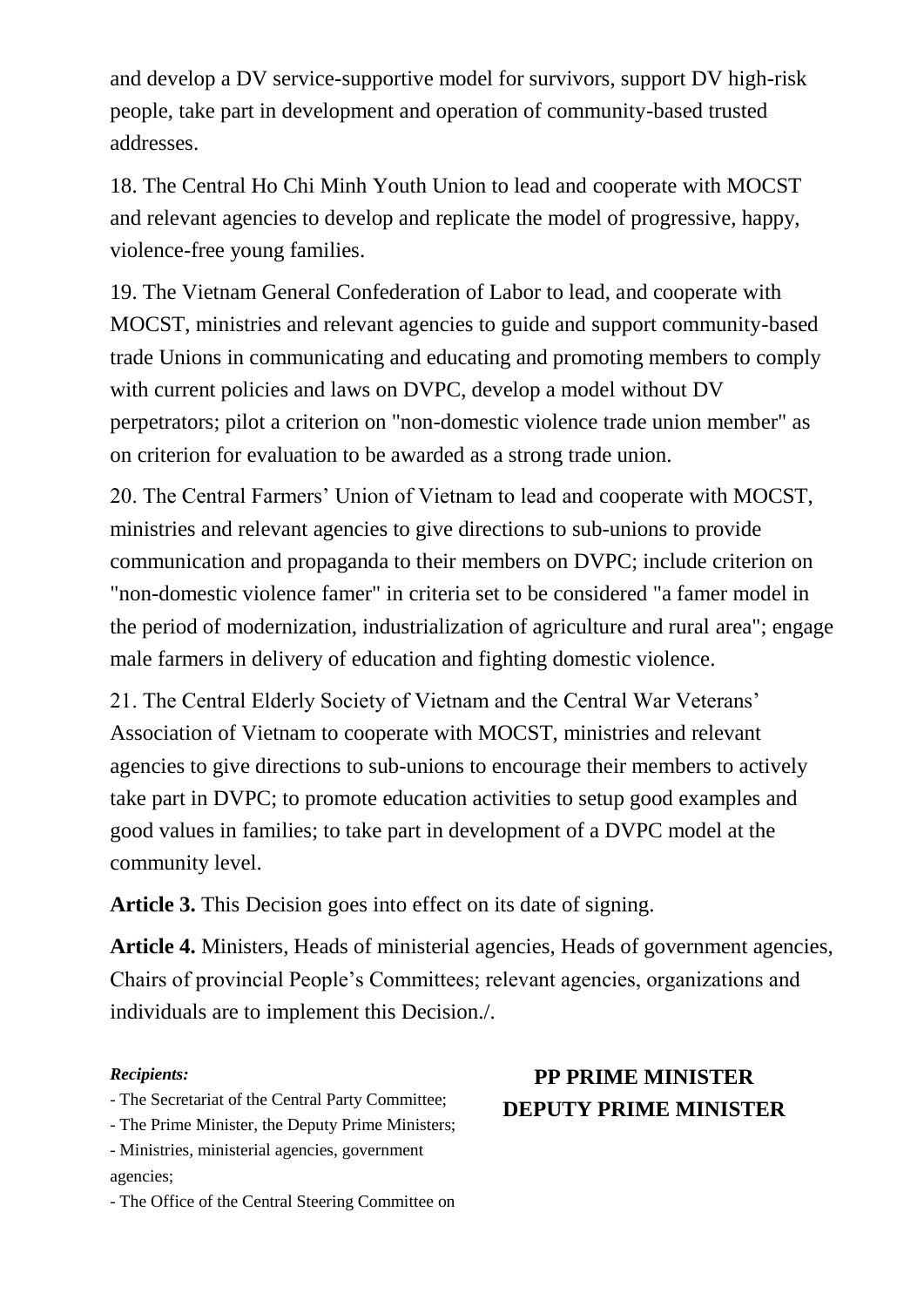Anti-corruption;

- People's Councils and People's Committees of

provinces and centrally-run cities;

- The Office of the Party's Central Committee and Party's Commissions;

- The Office of the State President;

- The Council on Ethnicity and the National

Assembly Committees;

- The Office of the National Assembly;
- The People's Supreme Court;
- The People's Supreme Procuracy;
- The State Audit of Vietnam;
- The National Financial Supervisory Committee;
- The Social Policy Bank;
- The Vietnam Development Bank;
- The Central Committee of the Vietnam

Fatherland Front;

- Central offices of mass organizations;
- OOG: BTCN, technical departments, Assistant to

the PM, Government Portal, subordinate units,

Official Gazette;

- Archives: File administrator, KGVX (5 copies).

#### **Vu Duc Dam**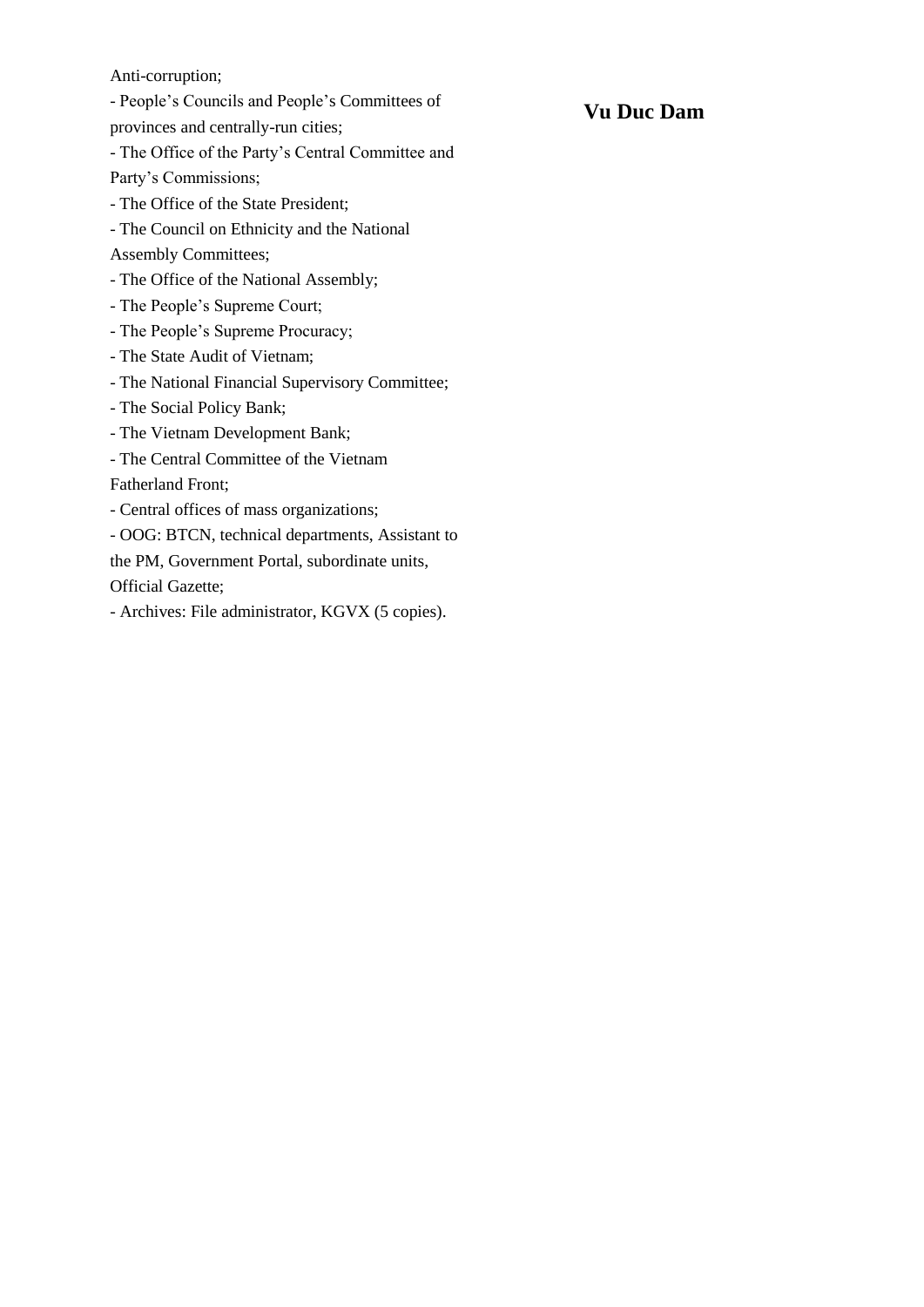#### **APPENDIX III: Decision No. 1464 regarding Approval of the Scheme "Prevention and Response to Gender-Based Violence in 2016-2020 and vision to 2030"**

#### **PRIME MINISTER -------**

## **SOCIALIST REPUBLIC OF VIETNAM Independence - Freedom - Happiness**

**---------------**

Number: 1464 / QD-TTg *Ha Noi, July 22, 2016*

### **DECISION**

## APPROVAL OF THE SCHEME "PREVENTION AND RESPONSE TO GENDER-BASED VIOLENCE IN 2016 - 2020 AND VISION TO 2030"

#### **PRIME MINISTER**

*Pursuant to Government Code held June 19, 2015;*

*Pursuant to the Law on Gender Equality November 29, 2006; Pursuant to Decision No. [2351 / QD-TTg](http://thuvienphapluat.vn/phap-luat/tim-van-ban.aspx?keyword=2351/Q%C4%90-TTg&area=2&type=0&match=False&vc=True&lan=1) of December 24, 2010 of the Prime Minister approves the national strategy on gender equality period 2011-2020; Pursuant to Decision No. [178 / QD-TTg](http://thuvienphapluat.vn/phap-luat/tim-van-ban.aspx?keyword=178/Q%C4%90-TTg&area=2&type=0&match=False&vc=True&lan=1) dated 28 January 01 2016 by the Prime Minister on the deployment plan issued Notification No. 196-TB conclusions / TW March 16, 2015 of the Secretariat of project "Strengthening the leadership of the Party to work on gender equality and for the advancement of women in the new situation;*

*At the proposal of the Minister of Labour - Invalids and Social Affairs,*

#### **DECIDED:**

**Article 1. To** approve the scheme on "Preventing and responding to gender-based violence, the period from 2016 to 2020 and vision to 2030" (hereinafter referred to as the scheme) with the following major contents:

### **I. OBJECTIVES OF THE SCHEME**

Implement effective prevention and response to gender-based violence. People at risk of violence and victims of gender-based violence is detected, intervention and timely support to prevent violence and improve opportunities to improve habitat quality and job. Strive to 2020 the following objectives:

- Raising awareness, competence and responsibility of governments at all levels, departments, related organizations and communities in the prevention and response to gender-based violence, focusing on vulnerable groups higher body violence, vulnerable subjects by gender-based violence;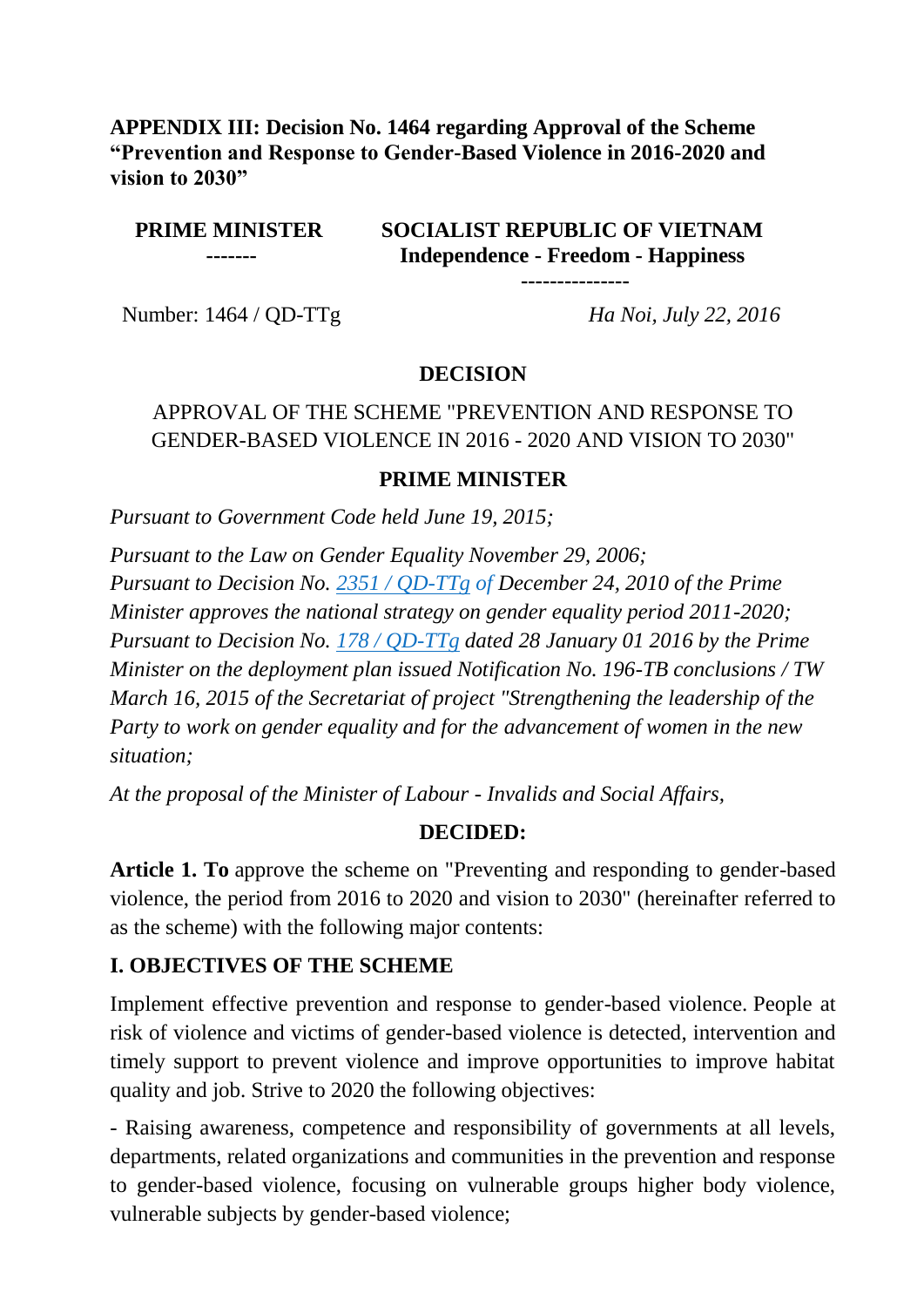- 100% of victims of gender-based violence is detected, support and timely intervention;

- 50% of the causes of gender-based violence is detected, counseling or treatment with appropriate forms.

Vision 2030: Improving mechanisms and policies to prevent and respond to gender-based violence in order to strengthen law enforcement and service assurance systems for preventing and responding to violence basis of gender are implemented uniformly across the country towards a safe environment, equality and non-violence.

# **II. OBJECT AND SCOPE**

Agencies, organizations and individuals related to the prevention and response to gender-based violence on a national scale, priority sectors, regions and localities with violence on the grounds of sex occurs multiple or high risk.

## **III. TASKS AND SOLUTIONS**

1. Raise awareness of governments at all levels, departments, organizations and people on policies and laws related to preventing and responding to gender-based violence, gender discrimination and the impact of gender-based violence to the sustainable development of society.

a) Implement media campaign with diverse forms, rich in "National Month of Action for Gender Equality and the prevention of gender-based violence"; On the international response to eliminate all forms of violence against women and girls; "National Action Month on prevention of domestic violence";

b) Implement forms of communication to prevent and respond to gender-based violence to suit each target group of the scheme according to each region; building a network of influential people in society to convey the message of prevention and response to gender-based violence; carried out propaganda and education on the prevention of violence in the network environment, forcing women to marry foreigners for economic reasons and discrimination for reasons of gender.

2. Capacity and responsibilities of State management agencies on preventing and responding to gender-based violence

a) Capacity building for state managers, who provide services and team of collaborators in the community on prevention and response to gender-based violence;

b) Develop and issue guidance and criteria on preventing and responding to gender-based violence: Prevention of sexual harassment in the workplace; city safe and friendly to women and girls; school safety, friendliness, not violence; model of trusted addresses - in community shelters;service providers to respond to gender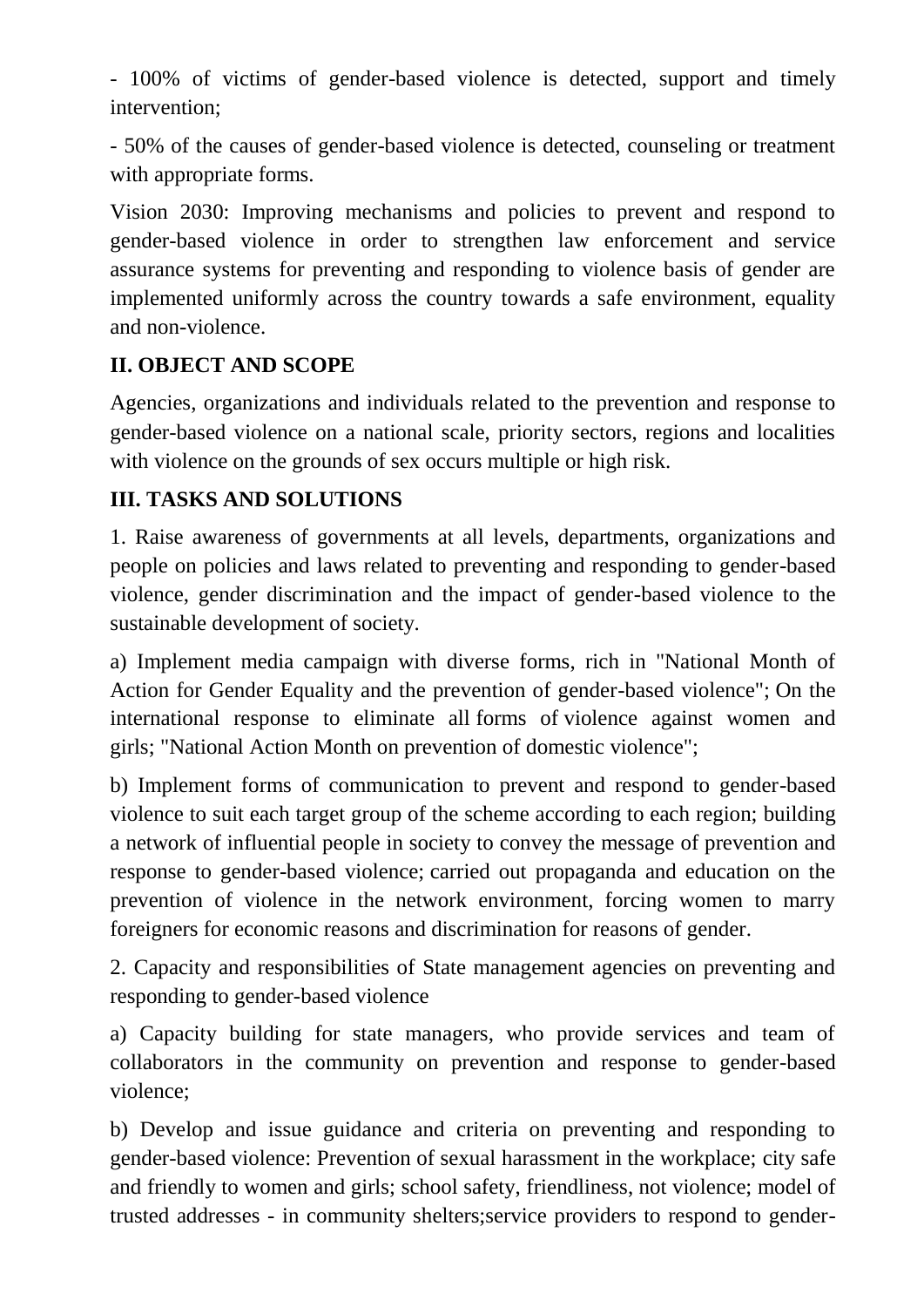based violence; Connection victim support services; care, counseling and victim support in health facilities;

c) Development of tools to collect data and pilot data base on prevention and response to gender-based violence;

d) To organize the inspection and supervision results of activities to prevent and respond to gender-based violence at the agency, and the local unit.

3. Implement prevention activities gender-based violence

a) Study, construction and development of programs and communications products for the prevention of gender-based violence;

b) Develop communication activities, skills training with self-control groups themselves at high risk of violence; skills to prevent violence against groups vulnerable due to gender-based violence.

4. Implement the service, support model, interventions to prevent and reduce gender-based violence

a) Provide support to victims of gender-based violence: Support to ensure safety, emergency shelter, support services initially at trusted addresses - in community shelters for victims ring;provide minimum care for victims and counseling for perpetrators on the basis of service providers to respond to gender-based violence; care support and counseling for victims at health facilities;use the hotline and interagency coordination mechanisms in addressing gender-based violence in order to connect the service, support and protection of victims and intervention, treatment matching the perpetrator;

b) Continue to maintain and expand the model to prevent and respond to genderbased violence in the community to support women at risk of being forced to marry a foreigner and reduce violence on the basis of gender in ethnic minority areas, remote areas and remote areas;

c) Integrate activities prevention of sexual harassment at work in the activities of clubs, associations and unions in the industry, agencies and organizations; develop mechanisms to receive information and make counseling for cases of sexual harassment and treat those who commit acts of sexual harassment;

d) Implementation of the model city safe and friendly to women and girls in order to ensure safety in public places, to review the public service to be tailored recommendations and create mechanisms inclusion the feedback of the people on the cases of violence against women and girls in the locality;

e) Implement safe school model, friendly, non-violence with the skills training activities for teachers, learners and provide information to parents about preventive measures and response to violence at school; set of support services, intervention at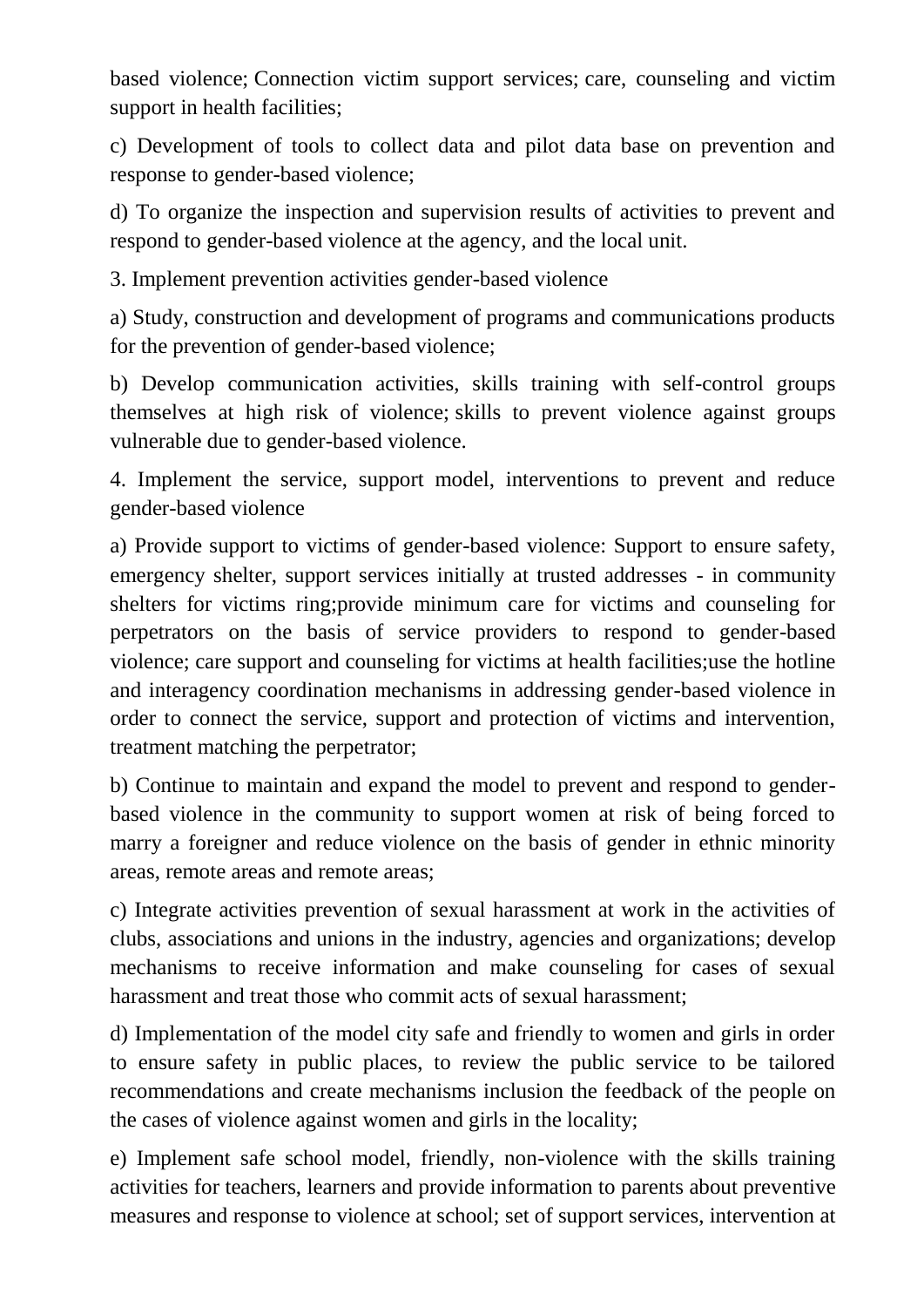the school, proposed appropriate remedies against those who commit acts of violence; integrate content on the prevention of violence in sports clubs, extracurricular activities.

5. Strengthening international cooperation in order to mobilize resources, exchange experiences with other countries and international organizations in the implementation of the Scheme.

# **IV. BUDGET IMPLEMENTATION OF THE SCHEME:**

Funds for implementation of the scheme shall be allocated from the following sources:

- Budget allocated in the annual budget estimates of ministries, central agencies and localities;targeted programs to support the development of social protection systems phase 2016 - 2020 under the provisions of the law on the state budget;

- Financing, international aid and social mobilization, community;

- Other legitimate sources.

**Article 2.** Implementation Scheme

1. Ministry of Labour - Invalids and Social Affairs shall:

- As the lead agency, coordinate with ministries, relevant agencies, People's Committees of provinces and cities under central planning scheme implementation in the whole country;strengthening interagency coordination responsibilities of the National Committee for the Advancement of Women in Vietnam in implementing the activities of the scheme; guide, organization and implementation of activities of the scheme and periodically report to the Prime Minister;

- Develop and issue guidance on the prevention of sexual harassment in the workplace;standards: the city safe and friendly to women and girls; service providers to respond to gender-based violence; trusted addresses - shelters; connect service model support victims of gender-based violence;

- To mobilize the support, cooperation in finance, technology and international experience in the implementation of the Scheme.

2. The Ministry of Health shall guide care, psychological counseling and support for victims of gender-based violence; coordinate with the Ministry of Labour - Invalids and Social media promote gender equality in the implementation of the scheme controlling gender imbalance at birth period 2016-2025.

3. The Ministry of Education and Training shall study the construction standards for schools safe, friendly, not violence; the integration of communication activities to prevent and respond to gender-based violence in the movement Construction friendly school, active students.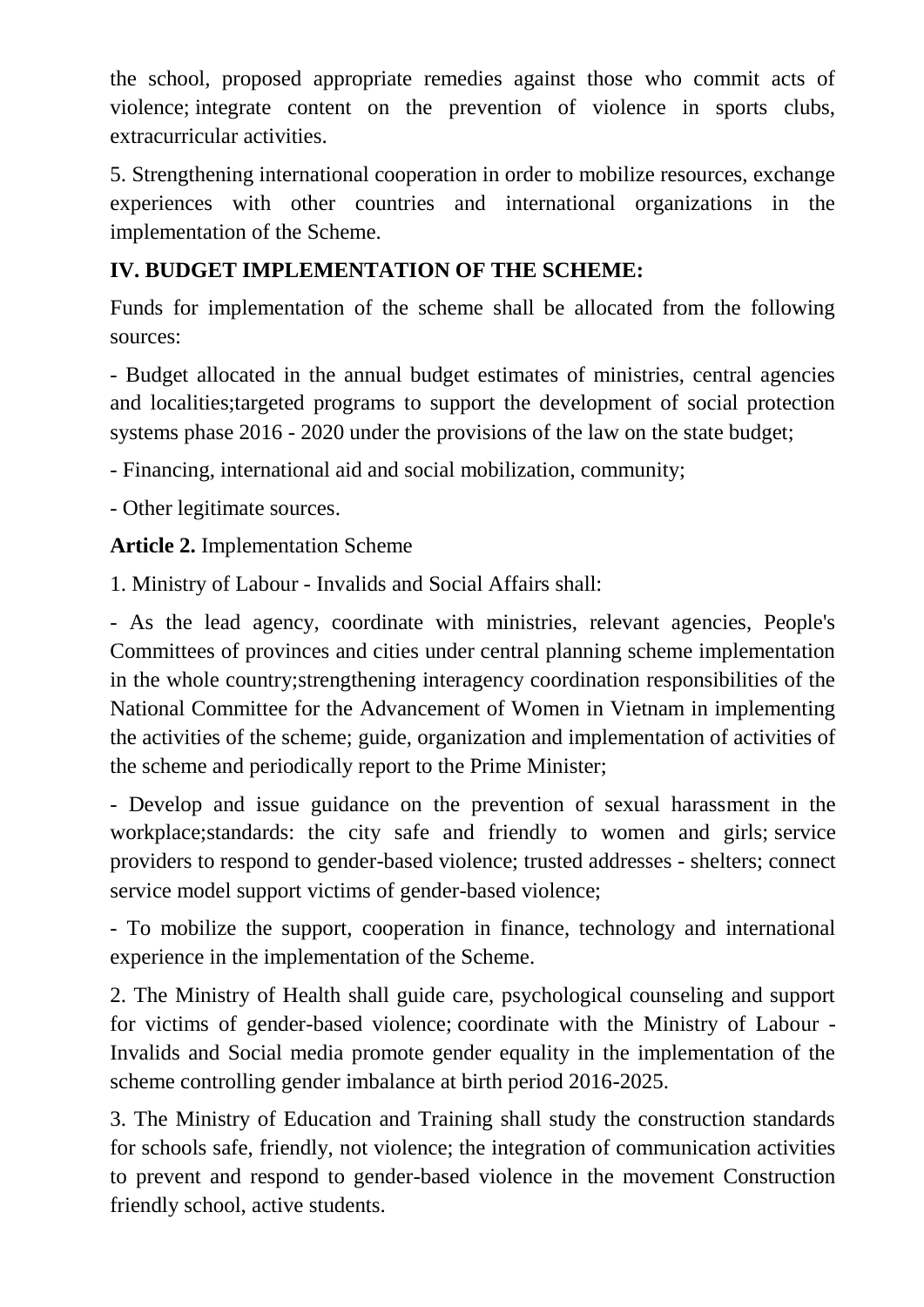4. The Ministry of Public Security police at all levels to direct and coordinate with the agencies and organizations involved in early detection, intervention and treatment of cases of gender-based violence, matchmaking illegal and protect victims.

5. The Ministry of Planning and Investment, the Ministry of Labour - Invalids and Social Affairs to build and deploy the tool to collect data on gender-based violence.

6. The ministries and agencies concerned on the functions and tasks assigned are responsible for implementing the scheme, the integration of activities to prevent and respond to gender-based violence in the Chapter course, the scheme concerned; report on the implementation of the scheme to the Ministry of Labour - Invalids and Social Affairs before December 20 each year to sum up and report to the Prime Minister.

7. To request the Central Committee of the Vietnam Fatherland Front, the Central Ho Chi Minh Communist Youth Union, the Central Committee of the Vietnam Women's Union, the Vietnam Farmers' Union and its member organizations in the scope, functions and duties of his participation in organizing the activities of the scheme; integration of activities to prevent and respond to gender-based violence in the program, the scheme involved.

8. Suggest Vietnam General Confederation of Labour organized propaganda activities, to raise awareness about the prevention and response to gender-based violence, especially sexual harassment in the workplace for staff public servants and employees; encourage grassroots trade unions in cooperation with deployment expertise and guidance on the prevention of sexual harassment in the workplace.

9. People's Committees of provinces and centrally-run cities shall:

a) Develop a plan and allocate local budgets to ensure the implementation of the activities of the scheme;

b) To organize the implementation of the scheme under the guidance of the Ministry of Labour - Invalids and Social Affairs and other ministries and agencies concerned;

c) To monitor and organize the inspection and supervision of the implementation of the scheme locally, reports on the implementation of the scheme to the Ministry of Labour - Invalids and Social Affairs before December 20 each year for the synthesis, reports to the Prime Minister.

**Article 3.** This Decision takes effect from the date of signing.

**Article 4.** Ministers, heads of ministerial-level agencies, heads of government agencies, Chairman of People's Committees of provinces and centrally-run cities,